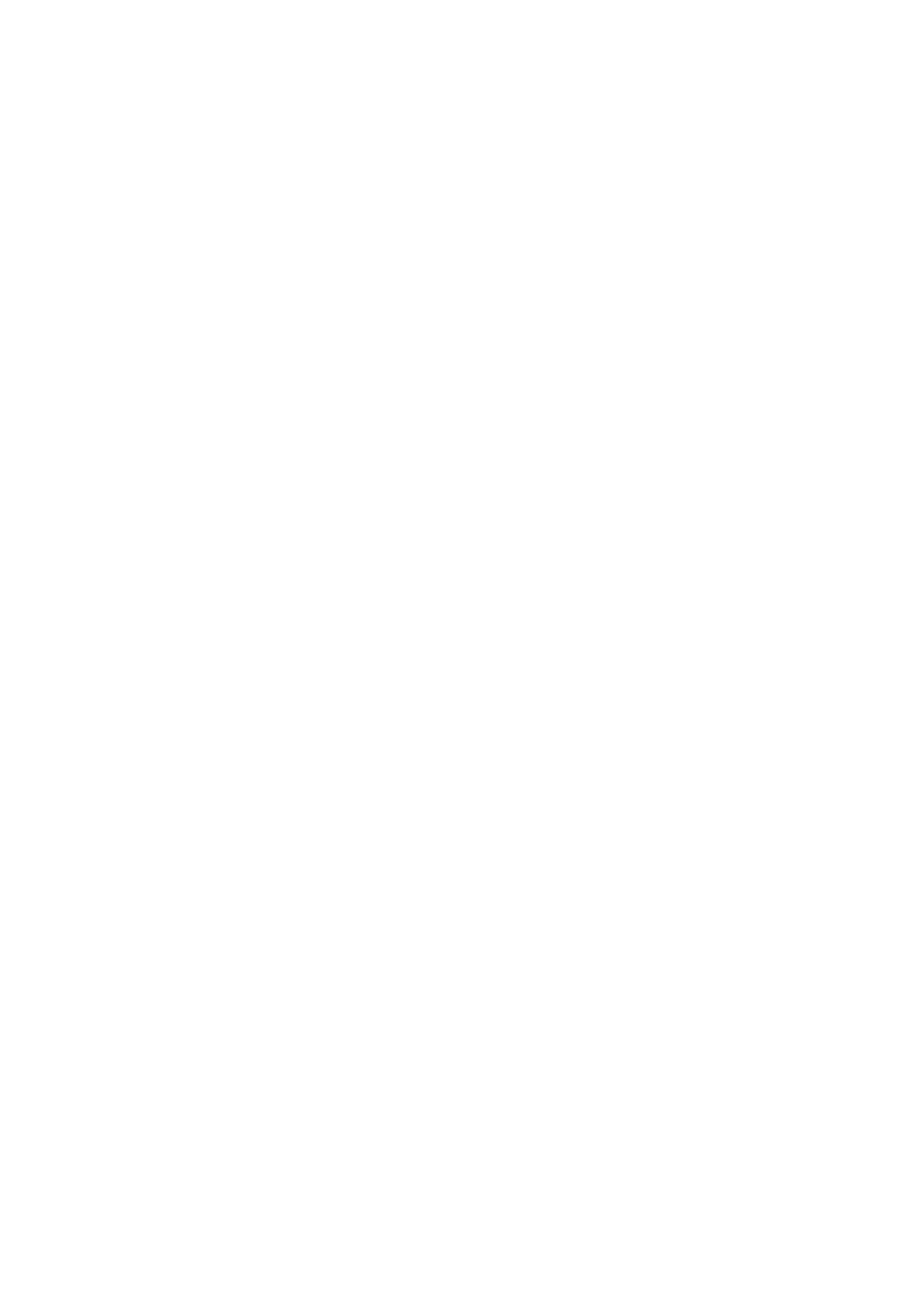## Compressible fluid motion with uncertain data

Eduard Feireisl <sup>∗</sup>

March 27, 2022

∗ Institute of Mathematics of the Academy of Sciences of the Czech Republic  $Zitná 25, CZ-115 67 Praha 1, Czech Republic$ 

#### Abstract

We propose a suitable analytical framework to perform numerical analysis of problems arising in compressible fluid models with uncertain data. We discuss both weak and strong stochastic approach, where the former is based on the knowledge of the mere distribution (law) of the random data typical for the Monte-Carlo and related methods, while the latter assumes the data to be known as a random variable on a given probability space aiming at obtaining the associated solution in the same form. As an example of the strong approach, we discuss the stochastic collocation method based on a piecewise constant approximation of the random data.

Keywords: compressible Navier–Stokes system, statistical solution, data uncertainity

Dedicated to the memory of my friend Antonín Novotný

## 1 Introduction

Standard mathematical models in continuum fluid mechanics based on the Navier–Stokes system suffer the well known deficiencies confirmed recently by the results of Buckmaster and Vicol [3], Buckmaster, Cao–Labora, Gómez–Serrano [2], Merle et al. [21]:

- Weak solutions exist globally in time but may not be uniquely determined by the data.
- Strong solutions are uniquely determined by the data but their life–span may be finite.

<sup>∗</sup>The work of E.F. was partially supported by the Czech Sciences Foundation (GACR), Grant Agreement ˇ 21–02411S. The Institute of Mathematics of the Academy of Sciences of the Czech Republic is supported by RVO:67985840.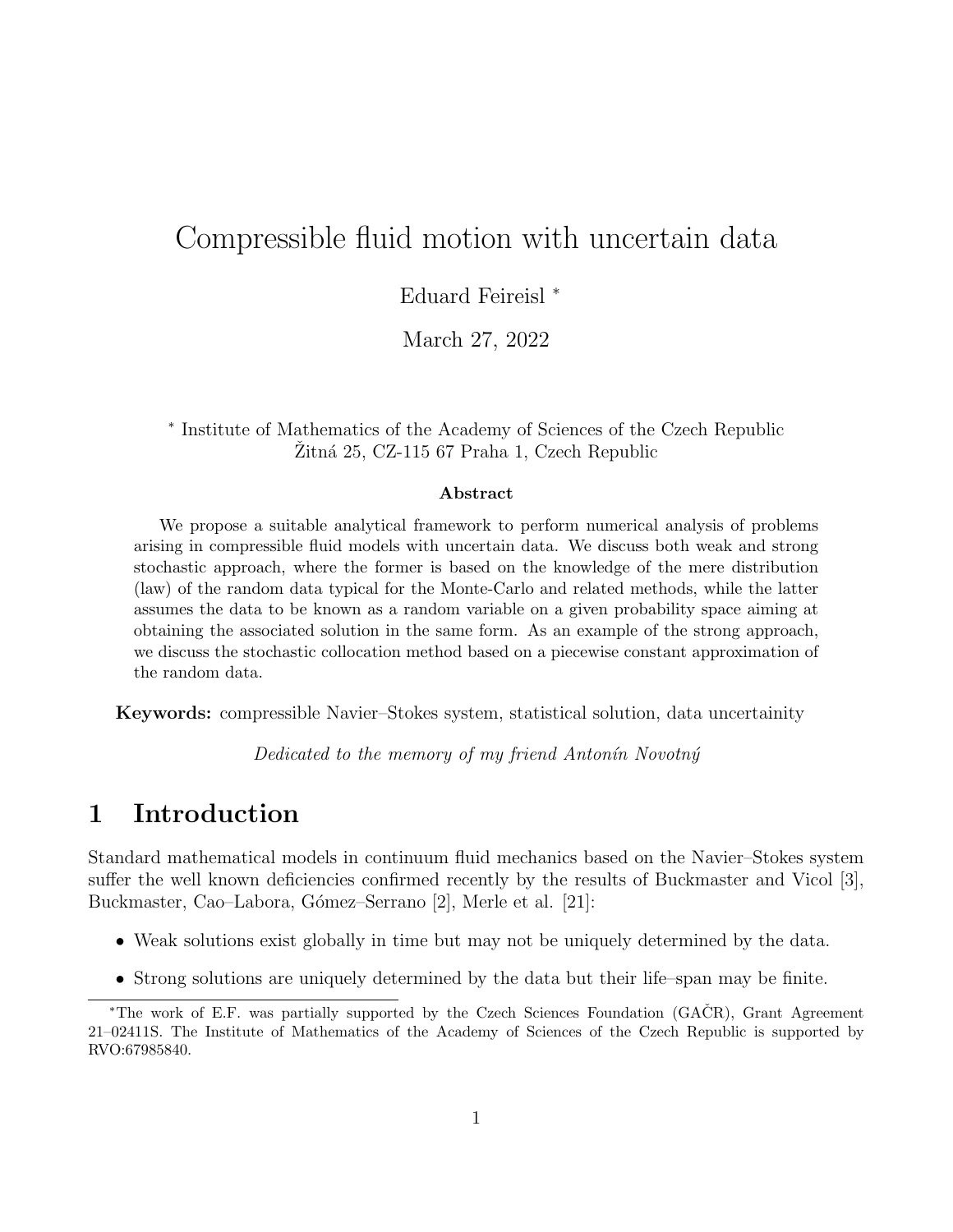We focus on problems involving compressible and (linearly) viscous fluids governed by the barotropic Navier–Stokes system. The abstract framework, however, is applicable to a larger class of equations, in particular those including thermal effects. Despite the above mentioned rather pessimistic scenarios, problems related to viscous fluid are globally well posed at least for smooth initial data close to an equilibrium solutions, cf. Matsumura and Nishida [20], Valli and Zajaczkowski [26], among others. In addition, we anticipate that smoothness is a generic property for a statistically significant set of data. Accordingly, we propose a theoretical framework to perform numerical analysis of problems with uncertain data and "generic" well posedness. Our principal working hypothesis is the *boundedness in probability* of the approximate numerical solutions specified and discussed in Section 5. Very roughly indeed one may see it as a statistical counterpart of convergence of bounded numerical solutions to deterministic problems. In the present context, the crucial role in the analysis plays the conditional regularity property of strong solutions to the compressible Navier–Stokes system proved by Sun, Wang, and Zhang [24]. Note that boundedness of approximate solutions is considered to be a very mild and acceptable hypothesis used explicitly in a number of numerical studies.

#### 1.1 Model problem

The motion of a compressible (linearly) viscous fluid is described in terms of its mass density  $\rho = \rho(t, x)$  and the velocity field  $\mathbf{u} = \mathbf{u}(t, x)$  satisfying the following equations.

Navier–Stokes system.

$$
\partial_t \varrho + \text{div}_x(\varrho \mathbf{u}) = 0,\tag{1.1}
$$

$$
\partial_t(\varrho \mathbf{u}) + \text{div}_x(\varrho \mathbf{u} \otimes \mathbf{u}) + \nabla_x p = \text{div}_x \mathbb{S}(\nabla_x \mathbf{u}) + \varrho \mathbf{g},\tag{1.2}
$$

$$
\mathbb{S}(\nabla_x \mathbf{u}) = \mu \left( \nabla_x \mathbf{u} + \nabla_x^t \mathbf{u} - \frac{2}{d} \text{div}_x \mathbf{u} \mathbb{I} \right) + \eta \text{div}_x \mathbf{u} \mathbb{I}, \ \mu > 0, \ \eta \ge 0.
$$
\n(1.3)

We refer e.g. to Gallavotti [14] for the physical background of the model.

Eliminating the effect of thermal changes we close the system by imposing the barotropic (isentropic) equation of state for the pressure,

$$
p = p(\varrho) = a\varrho^{\gamma}, \ a > 0, \ \gamma > 1.
$$
 (1.4)

For the sake of simplicity, we identify the spatial domain with the flat torus corresponding to the space periodic boundary conditions, while the motion is considered on a given compact time interval.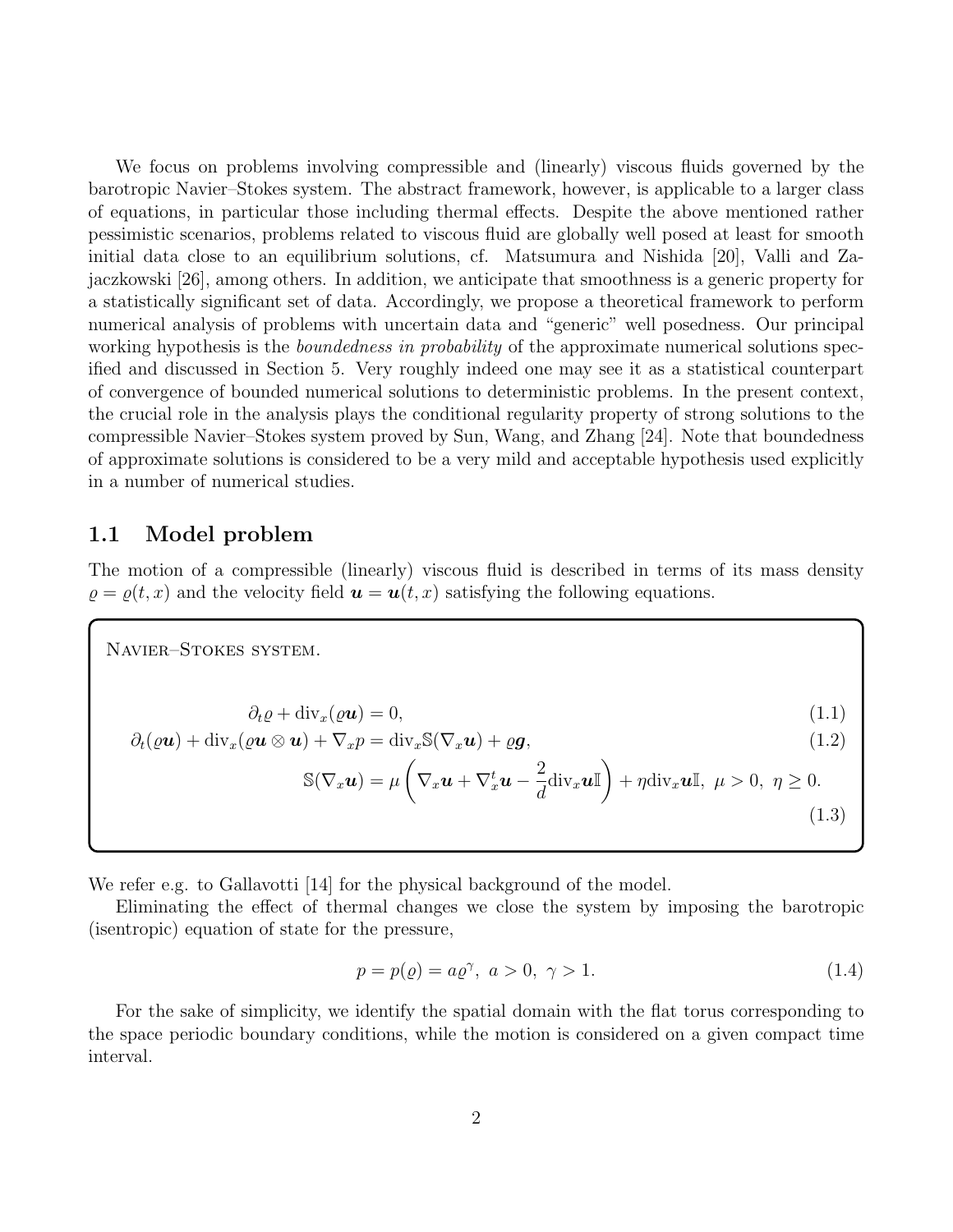PERIODIC BOUNDARY CONDITIONS.

$$
t \in [0, T], \ x \in \mathbb{T}^d, \ d = 2, 3. \tag{1.5}
$$

Finally, the initial state of the system is prescribed.

INITIAL DATA.

$$
\varrho(0,\cdot) = \varrho_0, \ \varrho \mathbf{u}(0,\cdot) = \varrho_0 \mathbf{u}_0,\tag{1.6}
$$

As a matter of fact, the periodic boundary conditions are considered only for simplicity, similar results can be obtained, for instance, for the physically relevant no–slip condition

 $u|_{\partial Q} = 0,$ 

where Q represent the physical domain occupied by the fluid. Note, however, that many numerical methods are applied on polygonal (non–smooth) domains, where the problem does not admit smooth solutions required in the subsequent analysis. The numerical method must be therefore adapted to approximate not only the exact solutions but also the physical space  $Q$ , see e.g. [7], [8].

#### 1.2 Data

The solution  $(\varrho, \mathbf{u})$  of the problem  $(1.1)$ – $(1.6)$  is determined by the data:

- the initial data  $\varrho_0$ ,  $\boldsymbol{u}_0$ ;
- the viscosity coefficients  $\mu$  and  $\eta$ ;
- $\bullet$  the parameter  $a$  in the equation of state;
- the driving force  $q$ .

The set of data

$$
D=[\varrho_0, \boldsymbol{u}_0, \mu, \eta, a, \boldsymbol{g}]\in X_D
$$

will be a subset of the data space  $X_D$ . Ideally,  $X_D$  is a separable Hilbert space, in particular Polish, to make the standard tools of stochastic analysis applicable. The initial data as well as the driving force will be regular as we require the problem to admit a smooth (classical) solution at least locally in time.

One is tempted to say that the subsequent analysis may apply to more general data including, in particular, different types of boundary conditions studied by Kwon and Novotn $\circ$  [17], [18]. Unfortunately, the blow-up criteria based on boundedness of strong solutions are not available so far for general boundary value problems.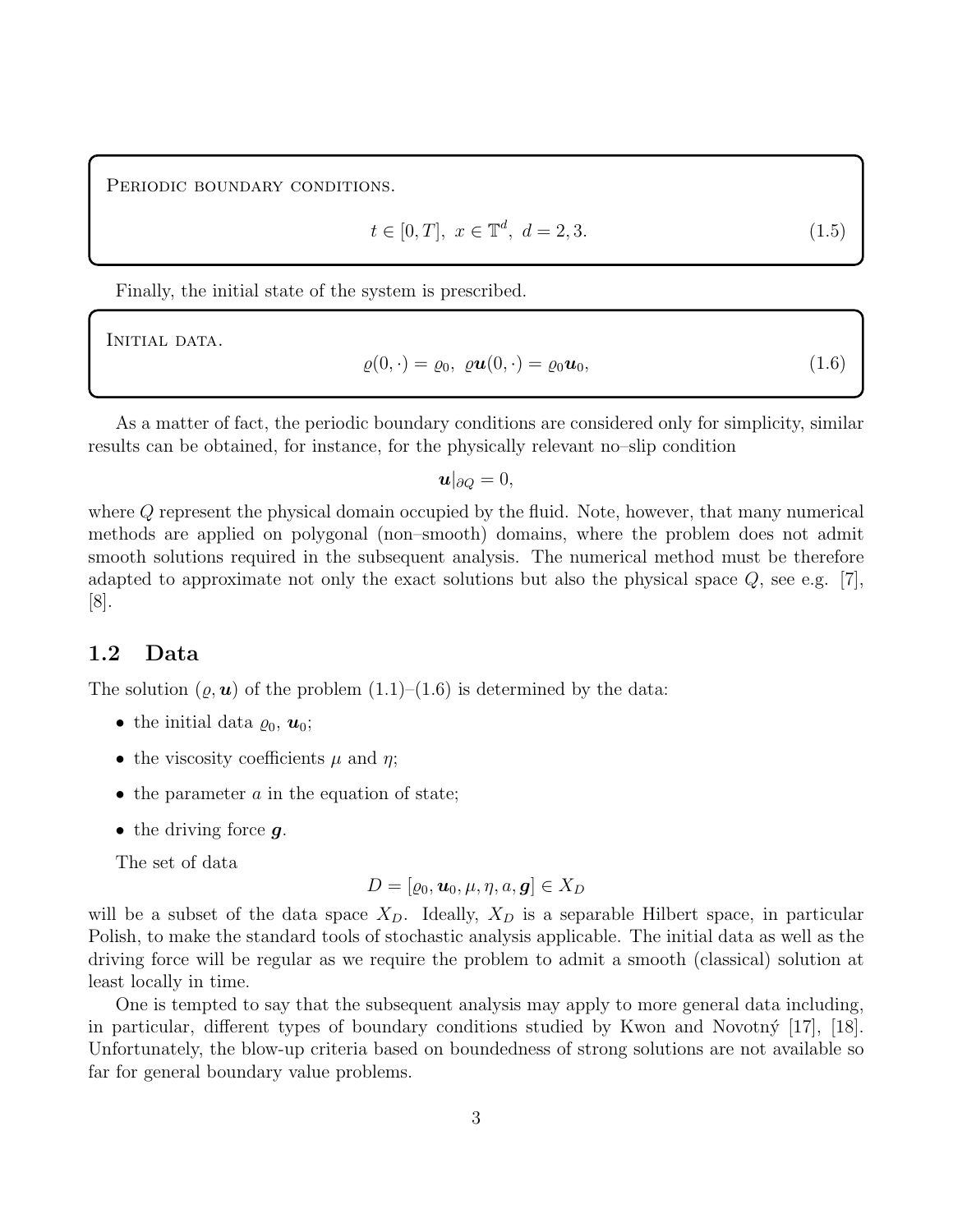#### 1.3 Data uncertainty, statistical solution

Our aim is to study the problem  $(1.1)$ – $(1.6)$  with random (uncertain) data. Accordingly, the mapping

$$
t\in[0,T]\times[\varrho_0,\boldsymbol{u}_0,\mu,\eta,a,\boldsymbol{g}]\to(\varrho,\boldsymbol{u})(t,\cdot)
$$

can be considered as a stochastic process solving the system of equations a.s. Such a process is usually termed *statistical solution*. We refer to Constantin and Wu [4], Foias et al. [11], [12], Vishik and Fursikov [27] for the relevant theory in the context of incompressible fluids. The corresponding "compressible" analogue is presented in [6]. Note, however, that these results are based on the concept of weak solutions existing globally in time.

Our goal is to study convergence of suitable numerical approximations in both weak and strong statistical settings. In the weak setting, only statistical properties of the data as well as of the associated approximate and exact solutions are relevant. These are, for instance, the mean (expected value), the median, r-means of higher order etc.

The strong setting is based on the exact representation of the data as a random variable, with the goal to obtain the solution in the same form. Needless to say that all properties available in the weak setting may be recovered knowing the exact form of the strong solution. Here, we illustrate this approach by analysing the collocation method presented in [10].

The paper is organized as follows. In Section 2, we recall the necessary ingredients of the mathematical theory of the compressible Navier–Stokes system. In Section 3, we introduce the concept of numerical approximation and the associated numerical methods. We do not specify the method contenting ourselves with stating its basic properties required by the present theory. In Section 4, we discuss in detail the random data related to the weak and strong stochastic approach. In Section 5, we introduce our main working hypothesis concerning the boundedness in probability of the approximate solutions. Finally, in Section 6, we establish convergence of the approximate numerical solutions and state the main results.

## 2 The existence theory for the Navier–Stokes system

We recall the well known facts concerning the existence and regularity of strong solutions to the compressible Navier–Stokes system.

**Theorem 2.1** (Local existence). Let  $k \geq 3$ . Suppose the data belong to the class

$$
\varrho_0 \in W^{k,2}(\mathbb{T}^d), \text{ inf } \varrho_0 = \varrho > 0, \ \mathbf{u}_0 \in W^{k,2}(\mathbb{T}^d; R^d), \tag{2.1}
$$

$$
0 < \underline{\mu} \le \mu, \ \eta \ge 0, \ 0 < \underline{a} \le \underline{a} \le \overline{a}, \tag{2.2}
$$

$$
\mathbf{g} \in W^{k+1,2}((0,\infty) \times \mathbb{T}^d; R^d). \tag{2.3}
$$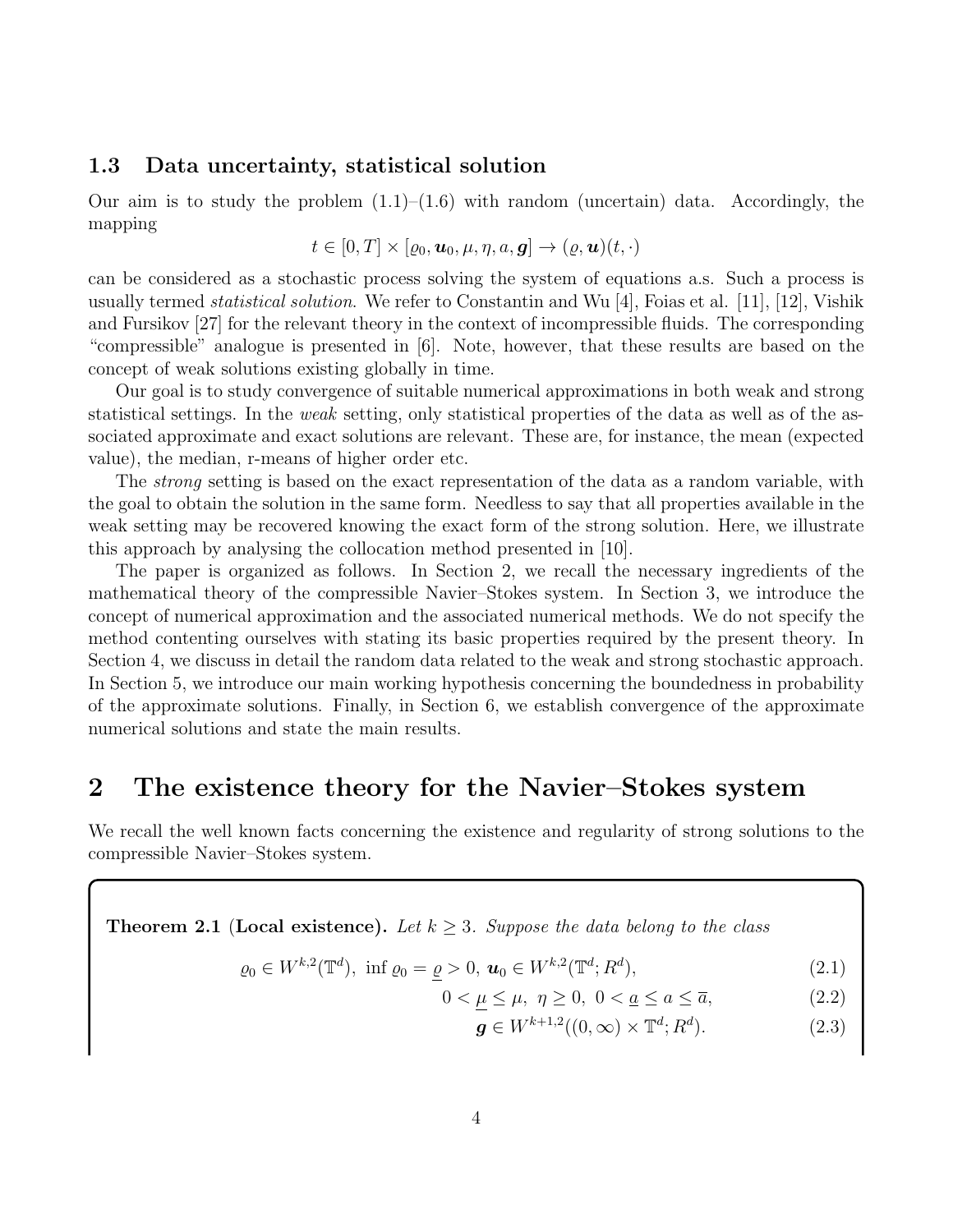Then there exists  $T_{\text{max}} > 0$  such that the Navier–Stokes system  $(1.4)$ – $(1.6)$  admits a classical solution  $\varrho$ ,  $\boldsymbol{u}$ , unique in the class

$$
\varrho \in C([0,T]; W^{k,2}(\mathbb{T}^d)), \ \boldsymbol{u} \in C([0,T]; W^{k,2}(\mathbb{T}^d; R^d)) \cap L^2(0,T; W^{k+1,2}(\mathbb{T}^d; R^d)), \ 0 < T < T_{\text{max}}.\tag{2.4}
$$

If  $k = 3$ , Theorem 2.1 was proved by Valli and Zajaczkowski [26]. Regularity for  $k \geq 3$ was established in [1], cf. also Gallagher [13] or Tani [25]. The proof is based on transforming the Navier–Stokes system to a parabolic perturbation of a symmetric hyperbolic system therefore using the specific form of the isentropic pressure equation of state. Moreover, as shown in [1],

$$
T_{\max} < \infty \;\Rightarrow\; \limsup_{t \to T_{\max}} \|\boldsymbol{u}(t,\cdot)\|_{W^{2,\infty}(\mathbb{T}^d;R^d)} \to \infty. \tag{2.5}
$$

In addition, using the remarkable regularity criterion of Sun, Wang, and Zhang [23], the authors in [7, Proposition 2.2] observed that there exists a function

$$
C\left(\|\varrho_0\|_{C^3}, \|\bm{u}_0\|_{C^3}, \underline{\varrho}^{-1}, \underline{\mu}, \underline{a}^{-1}, \overline{a},\; \|\bm{g}\|_{C^1},\; \sup_{t\in[0,\tau]}\|\varrho(t,\cdot)\|_{L^\infty(\mathbb{T}^d)}, \sup_{t\in[0,\tau]}\|\bm{u}(t,\cdot),\|_{L^\infty(\mathbb{T}^d;R^d)}\right)
$$

which is bounded for bounded values of its arguments, such that

$$
\sup_{t\in[0,\tau]} \|\boldsymbol{u}(t,\cdot)\|_{W^{2,\infty}(\mathbb{T}^d;R^d)} \leq C \text{ for all } \tau\in[0,T_{\text{max}}). \tag{2.6}
$$

In particular, the strong solution exists as long as we control its norm in  $L^{\infty}$ . Thus we have obtained the following conditional regularity result.

Theorem 2.2 (Regularity criterion). Let  $k \geq 5$ . Let  $(\varrho, \mathbf{u})$  be the local solution of the Navier–Stokes system claimed in Theorem 2.1. Then

$$
\sup_{t\in[0,T]} (\|\varrho(t,\cdot)\|_{W^{k,2}(\mathbb{T}^d)} + \|\boldsymbol{u}(t,\cdot)\|_{W^{k,2}(\mathbb{T}^d;R^d)}) + \int_0^T \|\boldsymbol{u}\|_{W^{k+1}(\mathbb{T}^d;R^d)}^2 dt
$$
\n
$$
\leq C\Big(T, \|(\varrho_0,\boldsymbol{u}_0)\|_{W^{k,2},\frac{\rho}{2}} + \sum_{i=1}^n \sum_{j=1}^n \sum_{j=1}^n \|\boldsymbol{g}\|_{W^{k+1,2}((0,T)\times\mathbb{T}^d;R^d)}, \|(\varrho,\boldsymbol{u})\|_{L^{\infty}((0,T)\times\mathbb{T}^d;R^{d+1})}\Big) \quad (2.7)
$$

for any  $0 < T < T<sub>max</sub>$ , where C is a bounded function of bounded arguments. In particular,

$$
T_{\max} < \infty \ \Rightarrow \ \limsup_{t \to T_{\max}} \|( \varrho, \boldsymbol{u})(t, \cdot) \|_{L^\infty(\mathbb{T}^d; R^{d+1})} \to \infty. \tag{2.8}
$$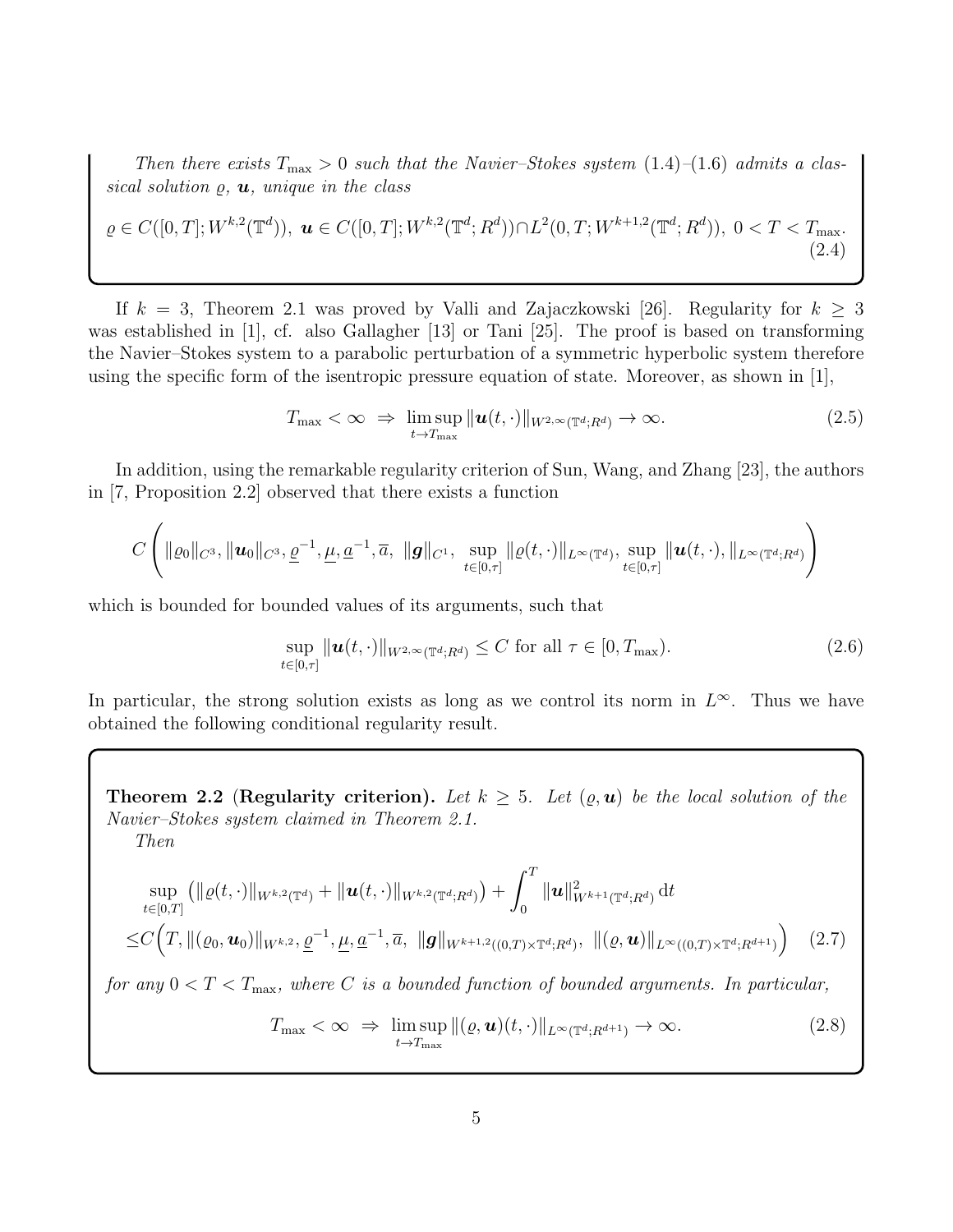**Remark 2.3.** Boundedness of the velocity can be omitted in  $(2.7)$ ,  $(2.8)$  provided  $\eta = 0$ , cf. [24].

Theorem 2.2 is a remarkable result and plays the key role in the subsequent analysis. Indeed a smooth solution exists as long as we control its  $L^{\infty}$ -norm in perfect agreement with the recently obtained blow–up results [2], [21].

In the light of the above arguments, a suitable data space  $X_D$  is

$$
[\varrho_0, \mathbf{u}_0, \mu, \eta, a, \mathbf{g}] \in X_D = W^{k,2}(\mathbb{T}^d) \times W^{k,2}(\mathbb{T}^d; R^d) \times R \times R \times R \times W^{k+1,2}((0,T) \times \mathbb{T}^d; R^d),
$$
\n(2.9)

with  $k \geq 5$ . Clearly,  $X_D$  is a separable Hilbert space. In addition, we consider a closed convex subset  $A_D \subset X_D$  of admissible data,

$$
A_D = \left\{ [\varrho_0, \mathbf{u}_0, \mu, \eta, a, \mathbf{g}] \in X_D \middle| \varrho_0 \geq \underline{\varrho} > 0, \ \mu \geq \underline{\mu} > 0, \ \eta \geq 0, \ 0 < \underline{a} \leq a \leq \overline{a}, \ \|\mathbf{g}\|_{L^\infty} \leq \overline{g} \right\}.
$$
\n
$$
(2.10)
$$

Remark 2.4. The reader will have noticed that our hypotheses are taylored to the physically relevant case  $d = 3$  and could be possibly relaxed if  $d = 1, 2$ .

## 3 Numerical approximation

We are ready to introduce the concept of *numerical approximation* associated to given data

$$
[\varrho_0, \mathbf{u}_0, \mu, \eta, a, \mathbf{g}] \in A_D,
$$
  

$$
0 < \varrho \le \varrho_0, \ \mu \ge \mu > 0, \ 0 < \underline{a} \le \overline{a}, \tag{3.1}
$$

namely  $\varrho^h$ ,  $\boldsymbol{u}^h$ ,  $h = h(\ell) \searrow 0$  as  $\ell \to \infty$ .

We suppose that the numerical approximation enjoys the following properties:

• **Admissibility.**  $(\varrho^h, \mathbf{u}^h) \in V_h$ , where  $V_h \subset L^{\infty}((0,T) \times \mathbb{T}^d)$ ;  $R^{d+1}$  is a finite dimensional space,

$$
\inf \varrho^h > 0 \text{ for any } h,
$$
  

$$
\mathcal{A}(h, [\varrho_0, \mathbf{u}_0, \mu, \eta, a, \mathbf{g}], \varrho_h, \mathbf{u}_h) = 0,
$$
 (3.2)

where

$$
\mathcal{A}: (0, \infty) \times A_D \times V_h \to R^m, \ m = m(h)
$$

is a Borel measurable (typically continuous) mapping representing a finite system of algebraic equations called numerical scheme. Note that the scheme (3.2) may admit several solutions for given data.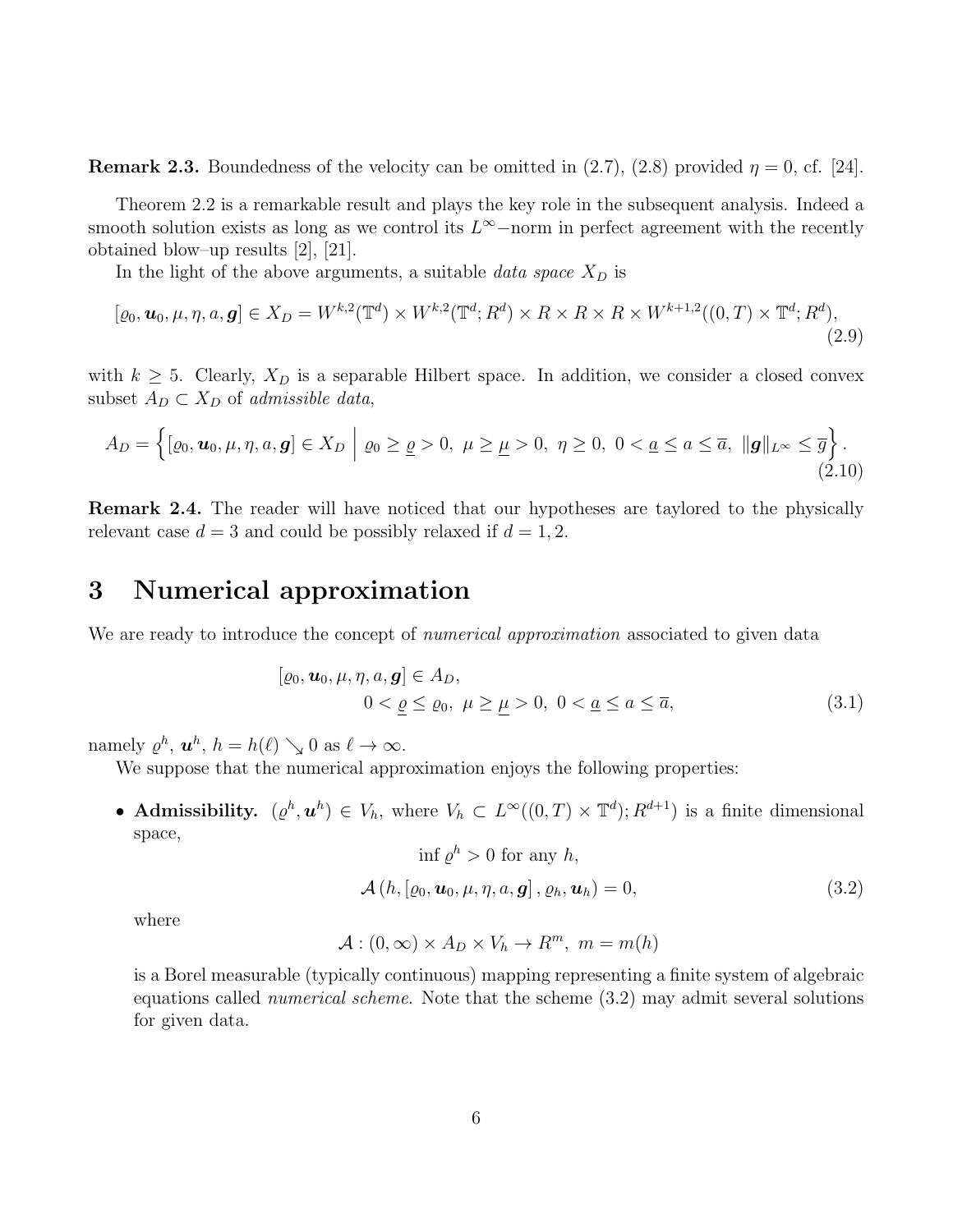#### • Bounded graph property.

If  $N = N(\ell) \nearrow \infty$ ,  $h = h(\ell) \searrow 0$ ,  $\left[\varrho_0^N, \mathbf{u}_0^N, \mu^N, \eta^N, a^N, \mathbf{g}^N\right] \in A_D \to [\varrho_0, \mathbf{u}_0, \mu, \eta, a, \mathbf{g}] \text{ in } X_D \text{ as } N \to \infty,$ 

and the associated numerical approximation satisfies

$$
\sup_{h,N} ||(e^{h,N}, \mathbf{u}^{h,N})||_{L^{\infty}((0,T)\times\mathbb{T}^d; R^{d+1})} < \infty,
$$
\n(3.3)

then

$$
\varrho^{h,N}\to\varrho\text{ in }L^1((0,T)\times\mathbb{T}^d),\ \boldsymbol{u}^{h,N}\to\boldsymbol{u}\text{ in }L^1((0,T)\times\mathbb{T}^d;\mathbb{T}^d)\text{ as }h\to 0,\ N\to\infty,
$$

where  $(\varrho, \mathbf{u})$  is the unique classical solution of the Navier–Stokes system associated to the data  $[\varrho_0, \boldsymbol{u}_0, \mu, \eta, a, \boldsymbol{g}].$ 

Very roughly indeed, the bounded graph property requires any bounded numerical approximation to be convergent. Apparently, this depends on the character of the numerical scheme represented by the operator  $\mathcal A$  in (3.2). Validity of the bounded graph property for a time implicit finite volume scheme is established in [10], cf. also the monograph [9, Theorem 11.3].

It is interesting to note that any convergent numerical approximation of the Navier–Stokes system actually admits the open graph property.

Definition 3.1 (Convergent numerical approximation). We say that a numerical approximation of the Navier–Stokes system  $(1.1)$ – $(1.6)$  is *convergent* if for any sequence of data

$$
[\varrho_0^N, \mathbf{u}_0^N, \mu^N, \eta^N, \mathbf{g}^N] \in A_D \to [\varrho_0, \mathbf{u}_0, \mu, \eta, \mathbf{g}] \text{ in } X_D \text{ as } N \to \infty,
$$

the numerical apporximation  $(\varrho^{h,N}, \boldsymbol{u}^{h,N})$  satisfies:

•

•

$$
\varrho^{h,N} > 0;
$$

$$
\varrho^{h,N}\to\varrho\text{ in }L^1((0,T)\times\mathbb{T}^d),\ \boldsymbol{u}^{h,N}\to\boldsymbol{u}\text{ in }L^1((0,T)\times\mathbb{T}^d;R^d)\text{ as }N\to\infty,\ h\to 0,
$$

for any  $0 < T < T_{\text{max}}$ , where  $(\varrho, \mathbf{u})$  is the unique classical solution of the problem with the data  $[\varrho_0, \mathbf{u}_0, \mu, \eta, \mathbf{g}]$  defined on the maximal time interval  $[0, T_{\text{max}})$ .

As a direct consequence of the regularity criterion established in Theorem 2.2, we get the following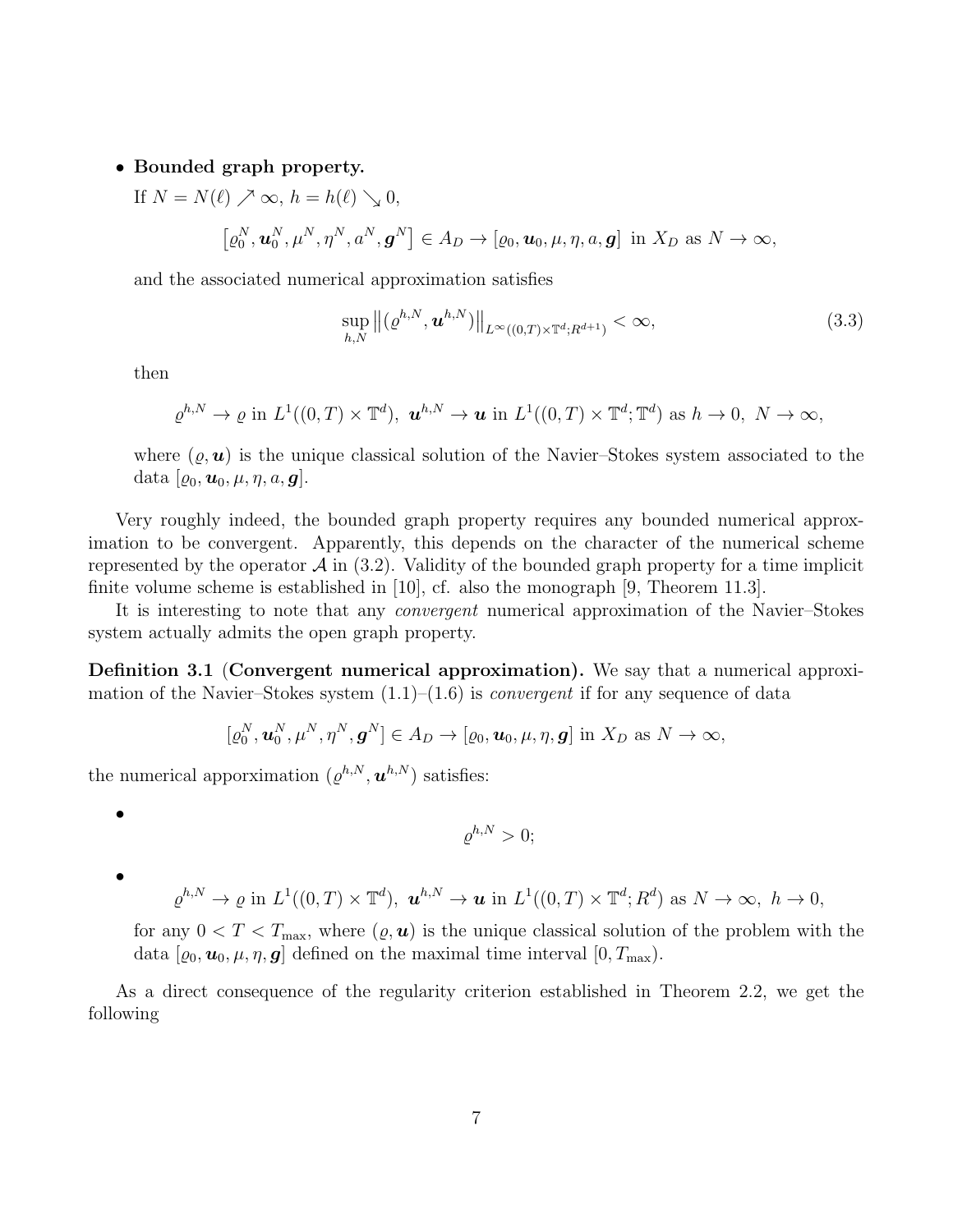Corollary 3.2. Any convergent numerical approximation is admissible and possesses the bounded graph property.

## 4 Random data

In any real implementation of a numerical scheme, the random data must be approximated by a finite number of deterministic ones. Recall that any data belong to the set

$$
A_D = \left\{ [\varrho_0, \boldsymbol{u}_0, \mu, \eta, a, \boldsymbol{g}] \in X_D \middle| \varrho_0 \geq \underline{\varrho} > 0, \ \mu \geq \underline{\mu} > 0, \ \eta \geq 0, \ 0 < \underline{a} \leq a \leq \overline{a}, \ \|\boldsymbol{g}\|_{L^\infty} \leq \overline{g} \right\},
$$

where the constants  $\varrho$ ,  $\mu$ ,  $\overline{a}$ ,  $\overline{g}$  are *deterministic*.

#### 4.1 Weak stochastic approach

Weak stochastic approach, typical for the Monte Carlo and related methods, is based on the knowledge of *random data distribution* - their law in the Polish space  $X_D$ . Given a random variable D ranging in a Polish space  $X_D$ , we denote its distribution (law)  $\mathcal{L}[D]$  – a Borel probability measure on the space  $X_D$ . The expected output of the method is formulated analogously in terms of the distribution of the associated exact solution or, more precisely, its numerical approximation.

In practice, it is possible to generate statistical *samples* of the random data with only finitely many items. Given the (random) data  $[\varrho_0, \mathbf{u}_0, \mu, \eta, a, \mathbf{g}] \in A_D$ , our starting point is generating a sequence of (deterministic) approximations

$$
[\varrho_0^n, \mathbf{u}_0^n, \mu^n, \eta^n, a^n, \mathbf{g}^n] \in A_D \tag{4.1}
$$

such that for any  $F \in BC(X_D)$  there holds

$$
\frac{1}{N} \sum_{n=1}^{N} F\left[\varrho_0^n, \boldsymbol{u}_0^n, \mu^n, \eta^n, a^n, \boldsymbol{g}^n\right] \to \mathbb{E}\left[F\left[\varrho_0, \boldsymbol{u}_0, \mu, \eta, a, \boldsymbol{g}\right]\right] \text{ as } N \to \infty,
$$
\n(4.2)

where the expected value on the right–hand side is given as

$$
\mathbb{E}\left[F[\varrho_0,\boldsymbol{u}_0,\mu,\eta,a,\boldsymbol{g}]\right]=\int_{X_D}F\left(\hat{\varrho},\hat{\boldsymbol{u}},\hat{\mu},\hat{\eta},\hat{a},\hat{\boldsymbol{g}}\right)\,\mathrm{d}\mathcal{L}[\varrho_0,\boldsymbol{u}_0,\mu,\eta,a,\boldsymbol{g}].
$$

Associating to  $[\varrho_{0,n}, \mathbf{u}_{0,n}\mu_n, \eta_n, a_n, \mathbf{g}_n]$  the sequence of discrete (empirical) measures

$$
\mathcal{L}_N = \frac{1}{N} \sum_{n=1}^N \delta_{\left[\varrho_0^n, \mathbf{u}_0^n, \mu^n, \eta^n, a^n, \mathbf{g}^n\right]} \in \mathfrak{P}(X_D),
$$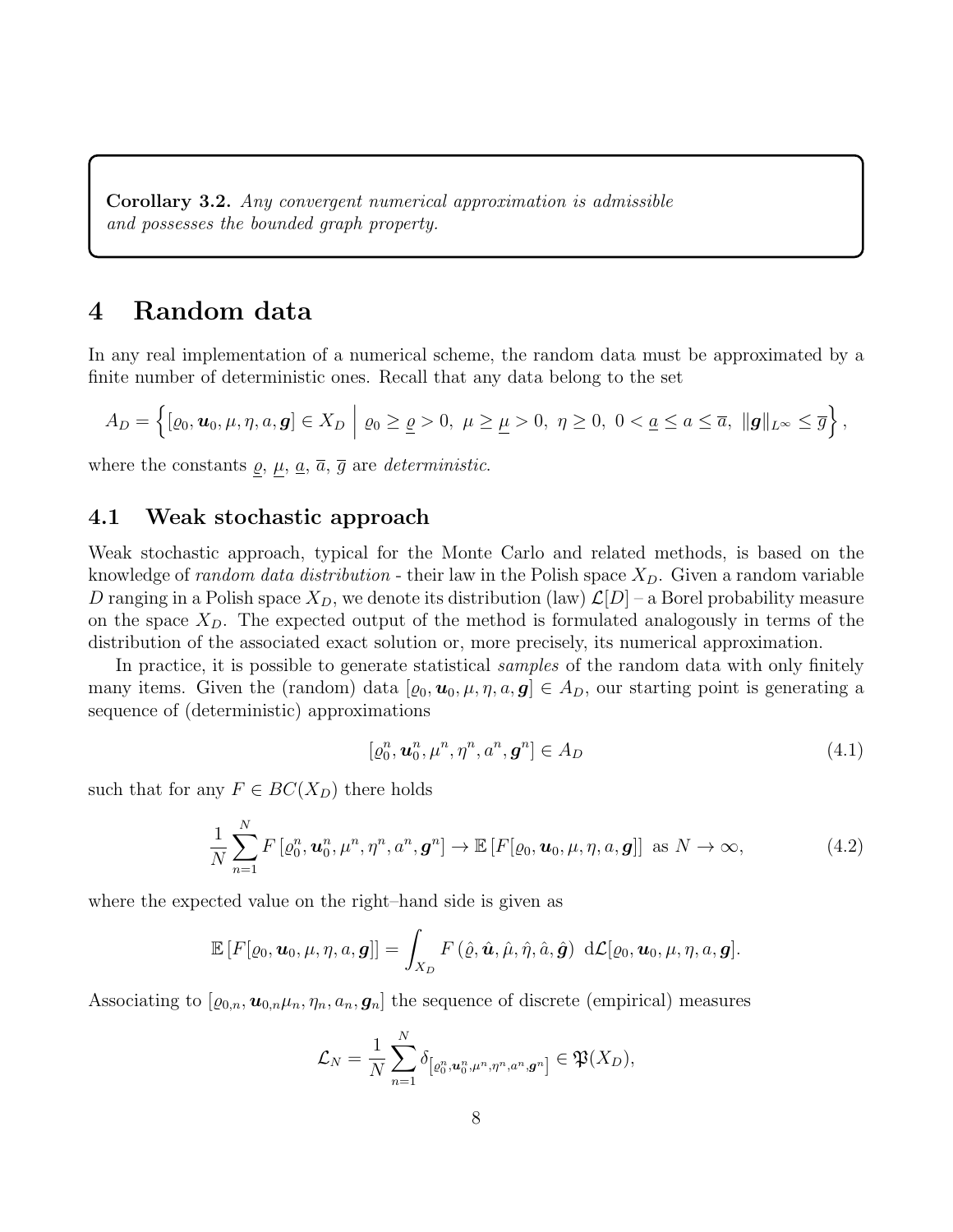we may equivalently reformulate (4.2) as

$$
\mathcal{L}_N \to \mathcal{L}[\varrho_0, \mathbf{u}_0, \mu, \eta, a, \mathbf{g}] \text{ weakly in } \mathfrak{P}(X_D) \text{ as } N \to \infty \tag{4.3}
$$

where  $\mathfrak P$  denotes the set of Borel probability measures on  $X_D$ .

Leaving apart the problem of specific construction of a suitable approximate sequence  $[\varrho^{0,n}, \mathbf{u}^{0,n}, \mu^n, \eta^n, a^n, \mathbf{g}^n]$  satisfying (4.2), we consider its numerical approximation  $(\varrho^{h,n}, \boldsymbol{u}^{h,n})$  specified in Section 3.

The goal is to establish a convergence result for the sequence of measures

$$
\frac{1}{N}\sum_{n=1}^N \delta_{(\varrho^{h,n},\boldsymbol{u}^{h,n})}.
$$

The numerical solutions  $(\varrho^{h,n}, \mathbf{u}^{h,n})$  belong a priori to the finite dimensional space  $V_h \subset L^{\infty}$ , however,  $L^{\infty}$  is not a separable space. Therefore it is more convenient to consider the negative spaces  $W^{-m,2}((0,T)\times \mathbb{T}^d)\times W^{-m,2}((0,T)\times \mathbb{T}^d;R^d)$  that are separable Hilbert spaces. The desired result would then be

$$
\frac{1}{N} \sum_{n=1}^{N} F[\varrho^{h,n}, \boldsymbol{u}^{h,n}] \to \mathbb{E}\left[F[\varrho, \boldsymbol{u}]\right] \text{ as } h \to 0, N \to \infty,
$$
\n(4.4)

for any  $F \in BC(W^{-m,2}((0,T) \times \mathbb{T}^d) \times W^{-m,2}((0,T) \times \mathbb{T}^d; R^d)),$  where  $m > d+1$ , and  $(\varrho, \boldsymbol{u})$ is the classical solution of the Navier–Stokes system corresponding to the data  $[\varrho_0, \pmb{u}_0, \mu, \eta, a, \pmb{g}]$ . Similarly to the above, the right–hand side of (4.4) is interpreted as

$$
\mathbb{E}\left[F[\varrho,\boldsymbol{u}]\right] = \int_{X_D} F\left[(\varrho,\boldsymbol{u})[\hat{\varrho},\hat{\boldsymbol{u}},\hat{\mu},\hat{\eta},\hat{a},\hat{\boldsymbol{g}}]\right] d\mathcal{L}[\varrho_0,\boldsymbol{u}_0,\mu,\eta,a,\boldsymbol{g}],
$$

where  $(\varrho, \mathbf{u})[\hat{\varrho}, \hat{\mathbf{u}}, \hat{\mu}, \hat{\eta}, \hat{a}, \hat{\mathbf{g}}]$  is the exact solution associated to the data  $[\hat{\varrho}, \hat{\mathbf{u}}, \hat{\mu}, \hat{\eta}, \hat{a}, \hat{\mathbf{g}}]$ . Of course, a rigorous justification of (4.4) requires existence of the exact solution on the whole time interval  $(0, T) \mathcal{L}[\varrho_0, \boldsymbol{u}_0, \mu, \eta, a, \boldsymbol{g}]$ - a.s.

If more estimates on the moments of the numerical approximation are available, we may anticipate the convergence of empirical means, specifically

$$
\frac{1}{N} \sum_{n=1}^{N} (\varrho^{h,n}, \boldsymbol{u}^{h,n}) \to \mathbb{E} [\varrho, \boldsymbol{u}] \text{ as } N \to \infty, \ h \to 0 \tag{4.5}
$$

in a suitable topology, say,  $L^q((0,T) \times \mathbb{T}^d; R^{d+1}), q \geq 1$ . The limit is understood as the Bochner intergral

$$
\mathbb{E}\left[\varrho,\boldsymbol{u}\right] = \int_{X_D} (\varrho,\boldsymbol{u})[\hat{\varrho},\hat{\boldsymbol{u}},\hat{\mu},\hat{\eta},\hat{a},\hat{\boldsymbol{g}}] \; d\mathcal{L}[\varrho_0,\boldsymbol{u}_0,\mu,\lambda,\eta,s,\boldsymbol{g}]
$$

in a suitable Banach space. The relevant rigorous results are stated in Theorems 6.4, 6.7 in Section 6 below.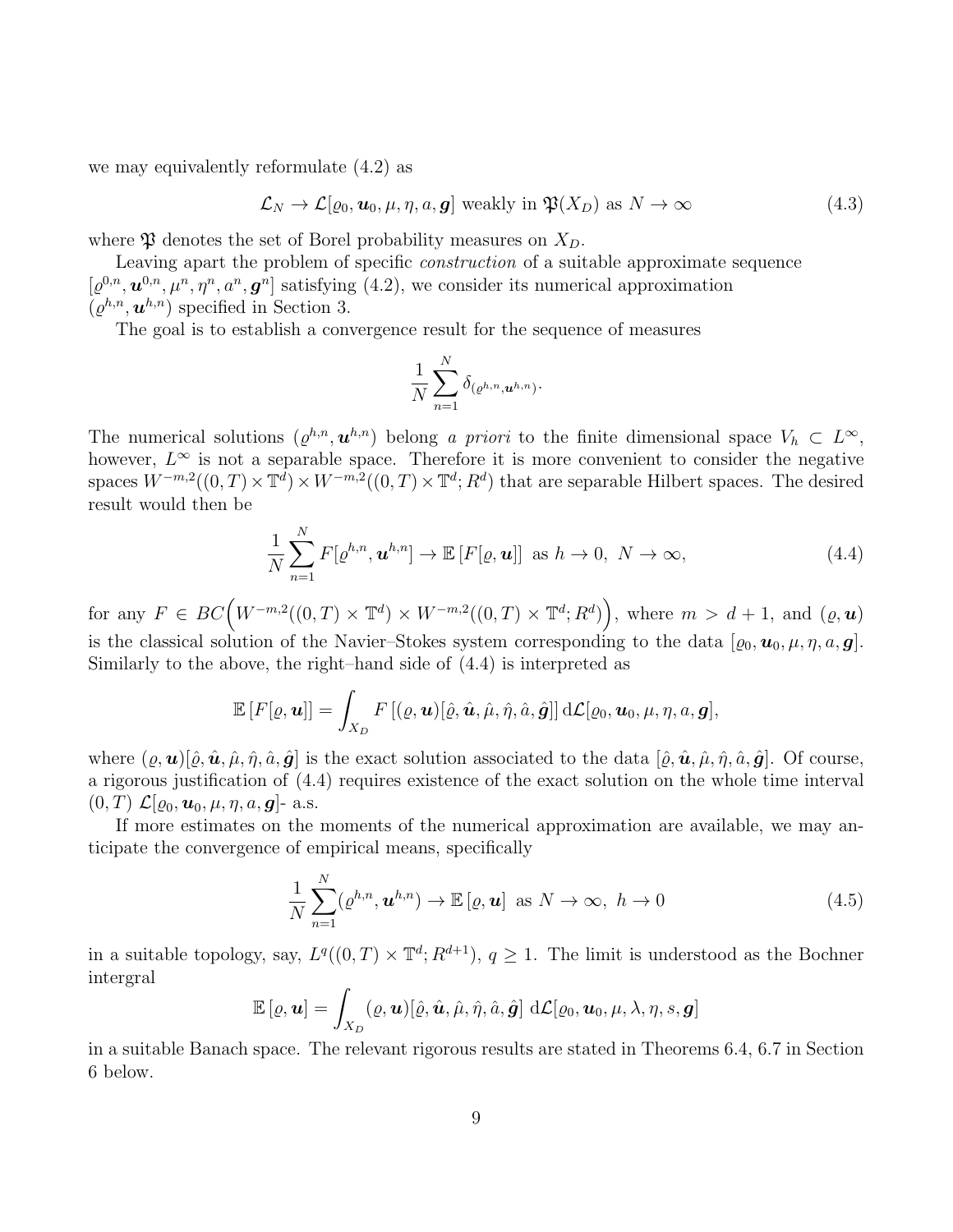**Remark 4.1.** Neither the approximate sequence  $[\varrho_0^n, \pmb{u}_0^n, \mu^n, \eta^n, a^n, \pmb{g}^n]$  nor the associated numerical solutions  $(\varrho^{h,n},\bm{u}^{h,n})$  are uniquely determined by the data  $[\varrho_0,\bm{u}_0,\mu,\eta,a,\bm{g}]$ . As a matter of fact, the practical implementation deals with a large number of  $samples$  – sequences  $[\varrho_0^n, \bm{u}_0^n, \mu^n, \eta^n, a^n, \bm{g}^n]$ – generated independently mimicking the Strong law of large numbers, cf. e.g. Mishra, Schwab et al. [15], [16], [19], [22].

#### 4.2 Strong stochastic approach

Strong stochastic approach requires the precise knowledge of the data as a random variable

$$
[\varrho_0, \boldsymbol{u}_0, \mu, \eta, a, \boldsymbol{g}]: {\Omega, \mathcal{B}, \mathcal{P}} \to X_D.
$$

defined on a probability space  $\Omega$ , with a family of measurable sets  $\mathcal{B}$ , and a complete probability measure  $\mathcal{P}$ . The goal is to identify an approximate numerical solution as a random variable in the same probability space.

There many ways of suitable approximation, here we focus on the statistical *collocation method* proposed in [10]. Writing

$$
\Omega = \bigcup_{n=1}^{N} \Omega_n^N, \ \Omega_n^N \ \mathcal{P} - \text{measurable}, \ \Omega_i^N \cap \Omega_j^N = \emptyset \text{ for } i \neq j, \ \bigcup_{n=1}^{N} \Omega_N^n = \Omega,
$$

we consider the data

$$
[\varrho_{0,N},\boldsymbol{u}_{0,N},\mu_N,\eta_N,a_N,\boldsymbol{g}_N]=\sum_{n=1}^N1\!\!1_{\Omega_N^n}(\omega)[\varrho_0,\boldsymbol{u}_0,\mu,\eta,a,\boldsymbol{g}](\omega_n),\ \omega_n\in\Omega_N^n.
$$

Instead of the weak convergence (4.2), we require the strong convergence of the data,

$$
\sum_{n=1}^{N} \mathbb{1}_{\Omega_N^n}(\omega) [\varrho_0, \boldsymbol{u}_0, \mu, \eta, a, \boldsymbol{g}](\omega_n) \to [\varrho_0, \boldsymbol{u}_0, \mu, \eta, a, \boldsymbol{g}] \text{ in } X_D \ \mathcal{P}-\text{a.s.}
$$
(4.6)

We point out that validity of (4.6) may depend on the partition  $(\Omega_n^N)_{n=1}^N$  as well as on the position of the collocation points  $\omega_n$ . Sufficient conditions for (4.6) to hold can be found in [10].

Similarly to the preceding section, we associate to each set of data  $[\varrho_0, \mathbf{u}_0, \mu, \eta, a, \mathbf{g}](\omega_n)$  its numerical approximation

$$
[\varrho_0, \mathbf{u}_0, \mu, \eta, a, \mathbf{g}](\omega_n) \mapsto [\varrho^{h,n}, \mathbf{u}^{h,n}],
$$

and a sequence of random variables

$$
\sum_{n=1}^N \mathbb{1}_{\Omega_N^n}(\omega) (\varrho^{h,n}, \boldsymbol{u}^{h,n})(t,x).
$$

Our goal is to establish the convergence

$$
\sum_{n=1}^{N} 1_{\Omega_N^n}(\varrho^{h,n}, \boldsymbol{u}^{h,n}) \to (\varrho, \boldsymbol{u}) \text{ as } N \to \infty, \ h \to 0 \ \mathcal{P}-\text{a.s.}
$$
 (4.7)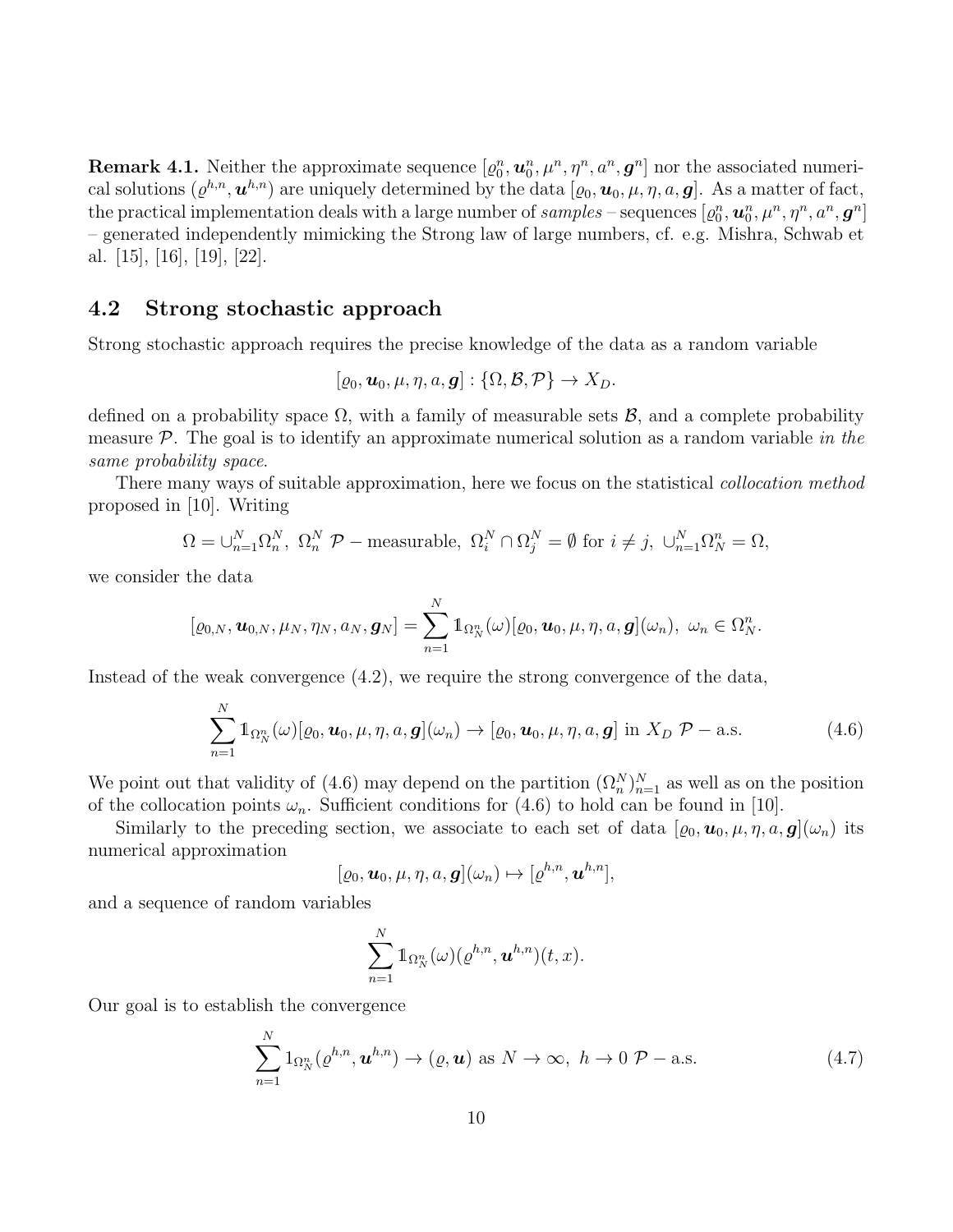in a suitable topology, where  $(\varrho, \mathbf{u})$  is the classical solution of the Navier–Stokes system  $(1.1)$ – $(1.6)$ corresponding to the data  $[\varrho_0, \mathbf{u}_0, \mu, \eta, \mathbf{g}]$ . The relevant results are stated in Theorems 6.5, 6.6 below.

## 5 Boundedness in probability of approximate solutions

The crucial *hypothesis* we impose on the family of approximate numerical solutions is its *bound*edness in probability, which can be seen as a discrete counterpart of the bounded graph property introduced in Section 3. Keeping in mind the constructive aspect of numerical approximation we restrict to countably many approximate solutions. More specifically, we suppose

$$
h = h(\ell), N = N(\ell), h(\ell) \searrow 0, N(\ell) \nearrow \infty \text{ as } \ell \to \infty.
$$

This sequential structure will be assumed here and hereafter.

#### 5.1 Weak stochastic approach

Given the initial data as in Section 4.1, the approximate solution

$$
\frac{1}{N}\sum_{n=1}^N \delta_{[\varrho^{h,n},\boldsymbol{u}^{h,n}]}
$$

can be identified with a discrete probability measure on the space  $V_h$ . In this context, the hypothesis of boundedness of probability can be formulated as follows.

Boundedness in probability (weak). For any  $\varepsilon > 0$ , there is  $M = M(\varepsilon)$  such that  $\# \left\{ \|{\varrho}^{h,n},\bm{u}^{h,n}\|_{L^\infty((0,T)\times\mathbb{T}^d;R^{d+1})} > M,\; n\le N \right\}$ N  $\epsilon \in \text{for any } \ell = 1, 2, \ldots$  (5.1)

#### 5.2 Strong stochastic approach

In terms of the strong stochastic approach introduced in Section 4.2, the analogue of (5.1) reads

Boundedness in probability (strong).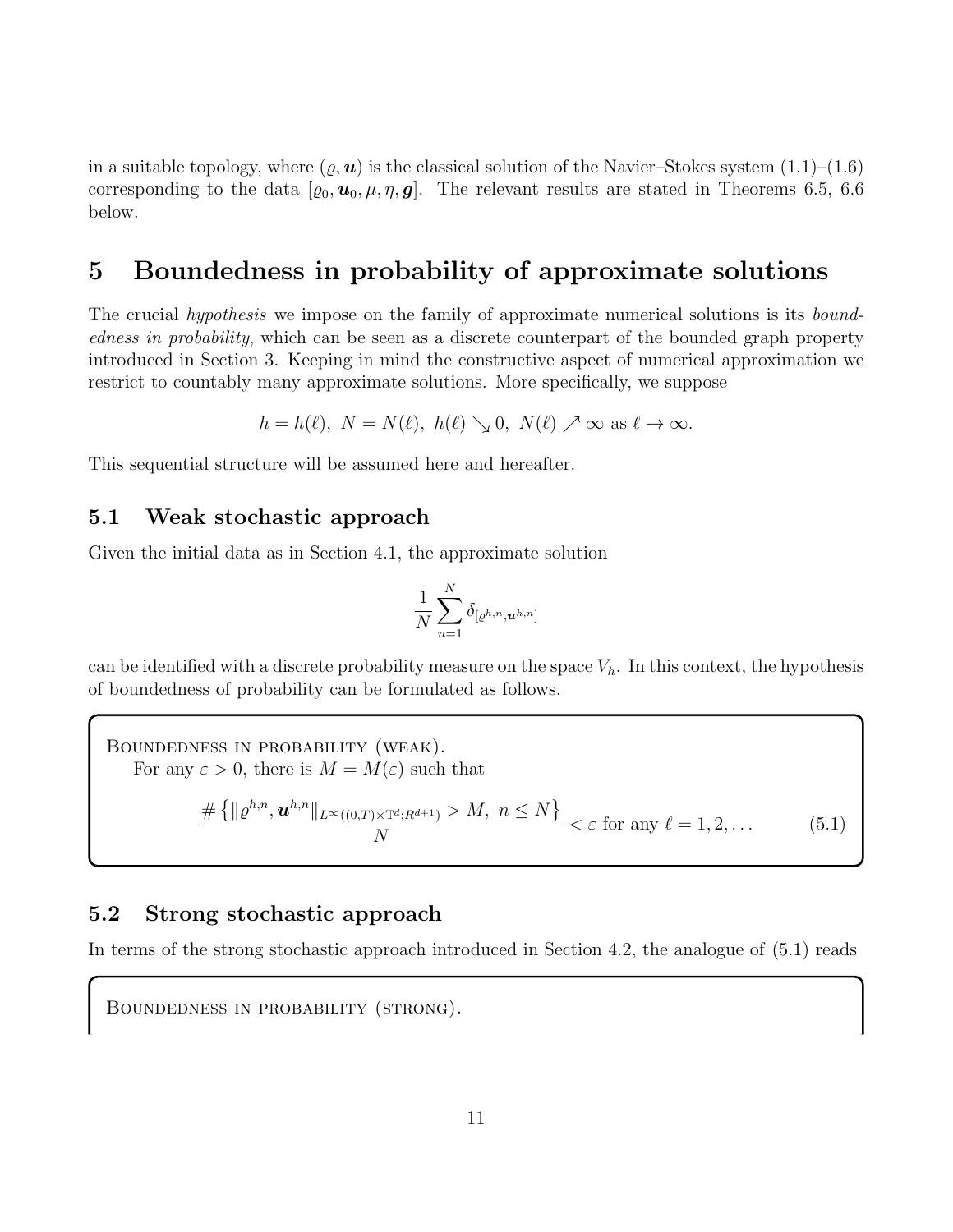For any  $\varepsilon > 0$ , there is  $M = M(\varepsilon)$  such that

$$
\sum_{n \le N, \{| \varrho^{n,h}, \mathbf{u}^{n,h} \|_{L^{\infty}((0,T)\times \mathbb{T}^d; R^{d+1})} > M \}} |\Omega_n^N| < \varepsilon \text{ for } \ell = 1, 2, \dots \tag{5.2}
$$

Apparently, condition (5.2) is a "weighted" version of (5.1), with the weights proportional to the expectation of the discrete events. Below we show that the convergence of the numerical solutions in the weak and strong approach can be studied in a universal setting by means of a convenient representation of the weak random data.

## 6 Convergence of numerical approximations

We start by recalling several tools from the theory of probability.

#### 6.1 Basic tools of the theory of probability

**Theorem 6.1 (Skorokhod's representation theorem).** Let  $(\nu_N)_{N=1}^{\infty}$  be a sequence of Borel probability measures on a Polish space X such that

$$
\nu_N \to \nu
$$
 weakly (narrowly) in  $\mathfrak{P}(X)$ ,

meaning

$$
\int_X F(y) \mathrm{d} \nu_N \to \int_X F(y) \mathrm{d} \nu \text{ for any } F \in BC(X).
$$

Then there is a probability space  $\{\Omega; \mathcal{B}, \mathcal{P}\}\$  and a sequence of random variables

$$
Y_N: \Omega \to X, \ \mathcal{L}[Y_N] = \mu_N
$$

such that

$$
Y_N \to Y \text{ in } X \text{ } \mathcal{P}-a.s., \text{ } \mathcal{L}[Y] = \nu.
$$

**Theorem 6.2 (Prokhorov's theorem).** Let  $(\nu_N)_{N=1}^{\infty}$  be a family of probability measures on a Polish space X.

The following is equivalent:

•  $(\nu_N)_{N=1}^{\infty}$  is weakly precompact, meaning there is a subsequence such

$$
\nu_{N_k} \to \nu
$$
 weakly in  $\mathfrak{P}(X)$ .

•  $(\nu_N)_{N=1}^{\infty}$  is tight, meaning for any  $\varepsilon > 0$ , there is a compact set  $K(\varepsilon) \subset X$  such that

$$
\mu_N(K) \geq 1 - \varepsilon \text{ for all } N = 1, 2, \dots
$$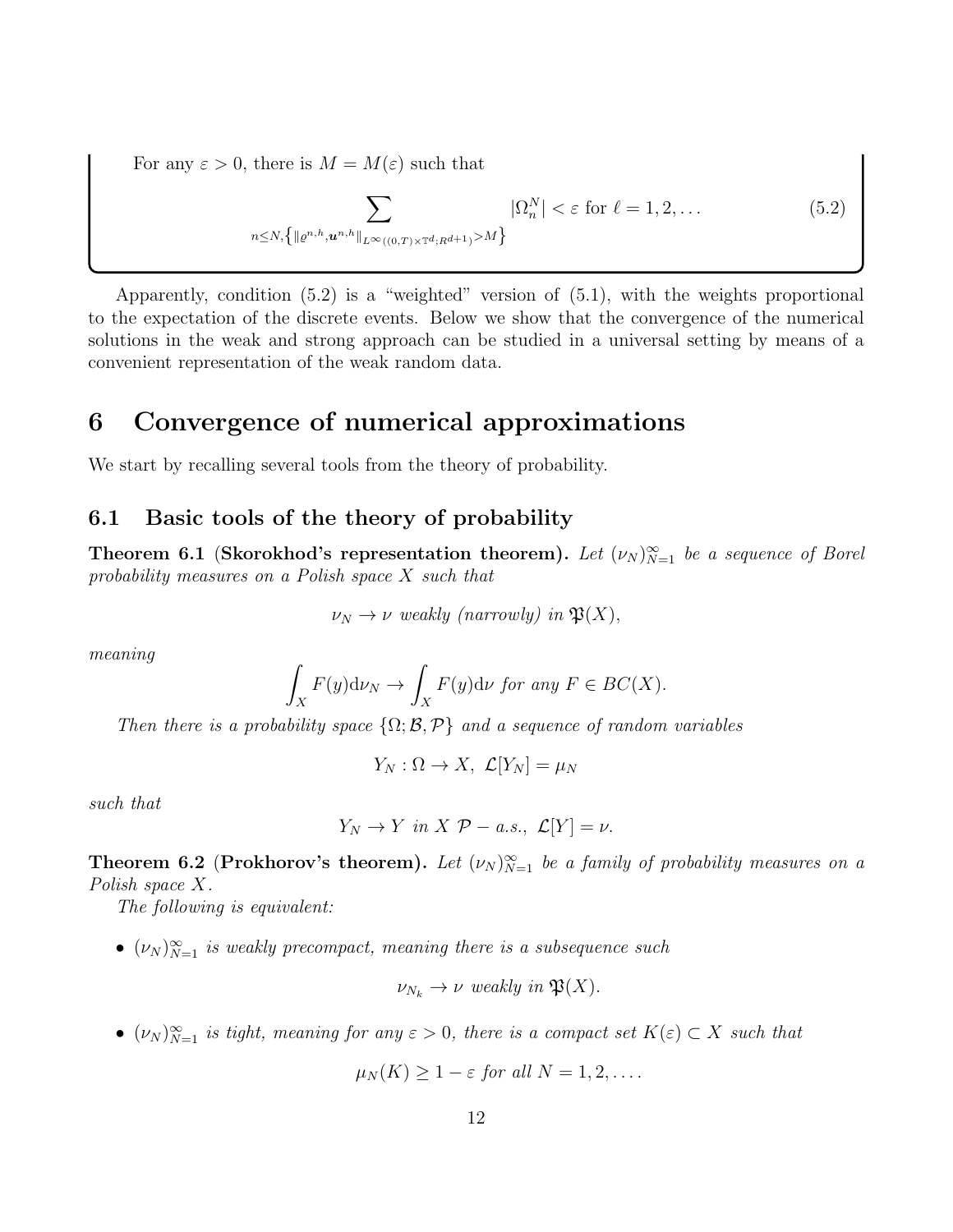Theorem 6.3 (Gyöngy–Krylov convergence criterion). Let X be a Polish space and  $(Y_N)_{N=1}^{\infty}$ a sequence of X−valued random variables.

Then  $(Y_N)_{N=1}^{\infty}$  converges in probability if and only if for any sequence of joint laws of

$$
(Y_{M_k}, Y_{N_k})_{k=1}^\infty
$$

there exists a further subsequence that converge weakly to a probability measure  $\nu$  on  $X \times X$  such that

$$
\nu [(x, y) \in X \times X, x = y] = 1.
$$

#### 6.2 From weak to strong

We transform the weakly converging sequence of data distribution identified in Section 4.1 to a strongly converging sequence of random variables on a suitable probability space. This is a direct consequence of Skorokhod's representation theorem. Indeed there exists a probability space  $\{\Omega, \mathcal{B}, \mathcal{P}\}\$ and a sequence of random data  $[\varrho_{0,N}, \pmb{u}_{0,N}, \mu_N, \eta_N, \pmb{a}_N, \pmb{g}_N] \in A_D$  such that

$$
\mathcal{L}[\varrho_{0,N}, \boldsymbol{u}_{0,N}, \mu_N, \eta_N, a_N, \boldsymbol{g}_N] = \frac{1}{N} \sum_{n=1}^N \delta_{\left[\varrho_0^n, \boldsymbol{u}_0^n, \mu^n, \eta^n, a^n, \boldsymbol{g}^n\right]},
$$
\n
$$
[\varrho_{0,N}, \boldsymbol{u}_{0,N}, \mu_N, \eta_N, a_N, \boldsymbol{g}_N] \to [\tilde{\varrho}_0, \tilde{\boldsymbol{u}}_0, \tilde{\mu}, \tilde{\eta}, \tilde{a}, \tilde{\boldsymbol{g}}] \text{ in } X_D \text{ dy}-\text{a.s.},
$$
\n(6.1)

where

$$
[\tilde{\varrho}_0, \tilde{\boldsymbol{u}}_0, \tilde{\mu}, \tilde{\eta}, \tilde{a}, \tilde{\boldsymbol{g}}] \sim [\varrho_0, \boldsymbol{u}_0, \mu, \eta, a, \boldsymbol{g}], \tag{6.2}
$$

where ∼ denotes equality in law. The convergence of Skorokhod's representation of weak data is therefore the same as in (4.6).

In the convergence proof below, we therefore suppose we are given a sequence of (finitely distributed) random data

$$
[\varrho_{0,N}, \boldsymbol{u}_{0,N}, \mu_N, \eta_N, a_N, \boldsymbol{g}_N] \in A_D,[\varrho_{0,N}, \boldsymbol{u}_{0,N}, \mu_N, \eta_N, a_N, \boldsymbol{g}_N] \to [\varrho_{0}, \boldsymbol{u}_{0}, \mu, \eta, a, \boldsymbol{g}] \text{ in } X_D \; \mathcal{P}-\text{a.s.}
$$
(6.3)

along with the associated family of numerical approximations  $(\varrho^{h,N}, \mathbf{u}^{h,N})_{N=1}^{\infty} \in V_h$ . Moreover, in agreement with the hypotheses (5.1), (5.2), we suppose the numerical solutions are bounded in probability:

For any  $\varepsilon > 0$ , there is  $M(\varepsilon)$  such that

$$
\mathcal{P}\left\{\left\|\varrho^{h,N},\boldsymbol{u}^{h,N}\right\|_{L^{\infty}((0,T)\times\mathbb{T}^d;R^{d+1}}\geq M\right\}\leq\varepsilon.\tag{6.4}
$$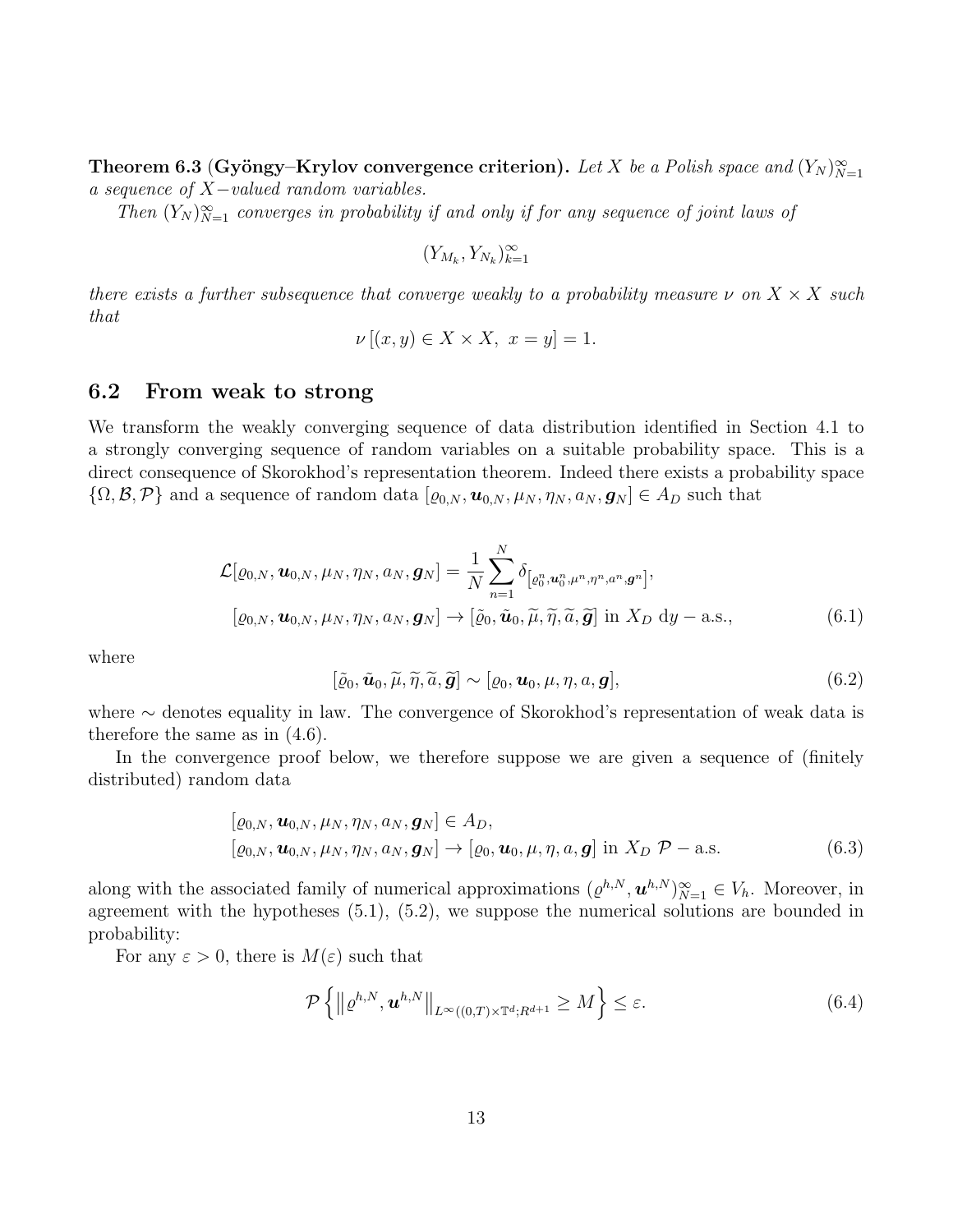### 6.3 Pointwise boundedness – another application of Skorokhod's theorem

We apply once more Skorokhod's theorem to transform boundedness in probability to boundedness a.s. To this end, we consider a new sequence that consists of the data, together with the associated numerical solutions augmented by the  $L^{\infty}$ -norm of the latter. Specifically,

$$
Y_{h,N} = \left\{ [\varrho_{0,N}, \boldsymbol{u}_{0,N}, \mu_N, \lambda_N, a_N, \boldsymbol{g}_N]; (\varrho^{h,N}, \boldsymbol{u}^{h,N}); \Lambda_{h,N} \right\}, \text{ with } \Lambda_{h,N} = \|\varrho^{h,N}, \boldsymbol{u}^{h,N}\|_{L^\infty},
$$

considered as a sequence of random variables ranging in the Polish space

$$
X = X_D \times W^{-m,2}((0,T) \times \mathbb{T}^d; R^{d+1}) \times R, \ m > d+1.
$$

In accordance with the hypotheses  $(6.3)$ ,  $(6.4)$ , and the compact embedding  $L^{\infty} \hookrightarrow W^{-m,2}((0,T) \times \mathbb{T}^d)$ , the family of associated (joint) laws  $\mathcal{L}[Y_{h,N}]$  is tight in X. Thus applying Prokhorov's compactness criterion and Skorokhod's representation theorem we deduce there is a new probability space  $\{\Omega; \mathcal{B}; \mathcal{P}\}\$  and a (sub)sequence of random variables

$$
\widetilde{Y}_{h_k,N_k} = \left\{ [\widetilde{\varrho}_{0,N_k},\widetilde{\boldsymbol{u}}_{0,N_k},\widetilde{\mu}_{N_k},\widetilde{\eta}_{N_k},\widetilde{a}_{N_k},\widetilde{\boldsymbol{g}}_N]; \left(\widetilde{\varrho}^{h_k,N_k},\widetilde{\boldsymbol{u}}^{h_k,N_k}\right);\widetilde{\Lambda}_{h_k,N_k} \right\} \in X
$$

such that

 $\left[\tilde{\varrho}_{0,N_k},\right]$ 

$$
\left\{ [\tilde{\varrho}_{0,N_k}, \tilde{\mathbf{u}}_{0,N_k}, \tilde{\eta}_{N_k}, \tilde{\eta}_{N_k}, \tilde{\mathbf{a}}_{N_k}, \tilde{\mathbf{g}}_{N}]; (\tilde{\varrho}^{h_k, N_k}, \tilde{\mathbf{u}}^{h_k, N_k}) ; \tilde{\Lambda}_{h_k, N_k} \right\} \sim \left\{ [\varrho_{0,N_k}, \mathbf{u}_{0,N_k}, \mu_{N_k}, \eta_{N_k}, a_{N_k}, \mathbf{g}_{N_k}]; (\varrho^{h_k, N_k}, \mathbf{u}^{h_k, N_k}) , \Lambda_{h_k, N_k} \right\},
$$

$$
\tilde{\mathbf{u}}_{0,N_k}, \tilde{\mu}_{N_k}, \tilde{\eta}_{N_k}, \tilde{\mathbf{a}}_{N_k}, \tilde{\mathbf{g}}_{N_k}] \to [\tilde{\varrho}_0, \tilde{\mathbf{u}}_0, \tilde{\mu}, \tilde{\eta}, \tilde{\mathbf{a}}, \tilde{\mathbf{g}}] \text{ in } X_D \tilde{\mathcal{P}} - \text{a.s.,}
$$
  
where  $[\tilde{\varrho}_0, \tilde{\mathbf{u}}_0, \tilde{\mu}, \tilde{\eta}, \tilde{\mathbf{a}}, \tilde{\mathbf{g}}] \sim [\varrho_0, \mathbf{u}_0, \mu, \eta, a, \mathbf{g}]$ 
$$
(\tilde{\varrho}^{h_k, N_k}, \tilde{\mathbf{u}}^{h_k, N_k}) \to (\tilde{\varrho}, \tilde{\mathbf{u}}) \text{ in } W^{-m,2}((0,T) \times \mathbb{T}^d; R^{d+1}) \tilde{\mathcal{P}} - \text{a.s.,}
$$
(6.5)

and

$$
\widetilde{\Lambda}_{h_k,N_k} = \| (\widetilde{\varrho}^{h_k,N_k}, \widetilde{\boldsymbol{u}}^{h_k,N_k}) \|_{L^\infty} \to \widetilde{\Lambda} \widetilde{\mathcal{P}} - \text{a.s.}
$$
\n(6.6)

As the numerical method admits the open graph property introduced in Section 3, we conclude

$$
\left(\tilde{\varrho}_{h_k,N_k}, \tilde{\boldsymbol{u}}^{h_k,N_k}\right) \to \left(\tilde{\varrho}, \tilde{\boldsymbol{u}}\right) \text{ strongly in } L^q((0,T) \times \mathbb{T}^d; R^{d+1}) \quad \tilde{\mathcal{P}}-\text{a.s. for any } 1 \le q < \infty, \quad (6.7)
$$

where  $(\tilde{\varrho},\tilde{\boldsymbol{u}})$  is the unique (statistical) solution of the Navier–Stokes system  $(1.1)$ – $(1.6)$  associated to the data  $[\tilde{\varrho}_0, \tilde{\mathbf{u}}_0, \tilde{\mu}, \tilde{\eta}, \tilde{\alpha}, \tilde{\mathbf{g}}]$ . In particular, the Navier–Stokes system  $(1.1)$ – $(1.6)$  admits global classical solution of the random data  $[\tilde{\varrho}_0, \tilde{\mathbf{u}}_0, \tilde{\mu}, \tilde{\eta}, \tilde{\alpha}, \tilde{\mathbf{g}}]$   $\mathcal{P}-a.s.$ 

Finally, as the limit is uniquely determined by the data, there is no need of subsequences, and we may use the Gyöngy–Krylov convergence criterion to conclude that convergence takes place in the original probability space:

$$
\left(\varrho^{h,N}, \boldsymbol{u}^{h,N}\right) \to \left(\varrho, \boldsymbol{u}\right) \text{ in } L^q((0,T) \times \mathbb{T}^d; R^{d+1}) \text{ in } \mathcal{P}-\text{probability},\tag{6.8}
$$

where  $(\varrho, \mathbf{u})$  is the unique solution of the Navier–Stokes system  $(1.1)$ – $(1.6)$  corresponding to the data  $[\varrho_0, \boldsymbol{u}_0, \mu, \lambda, \boldsymbol{g}].$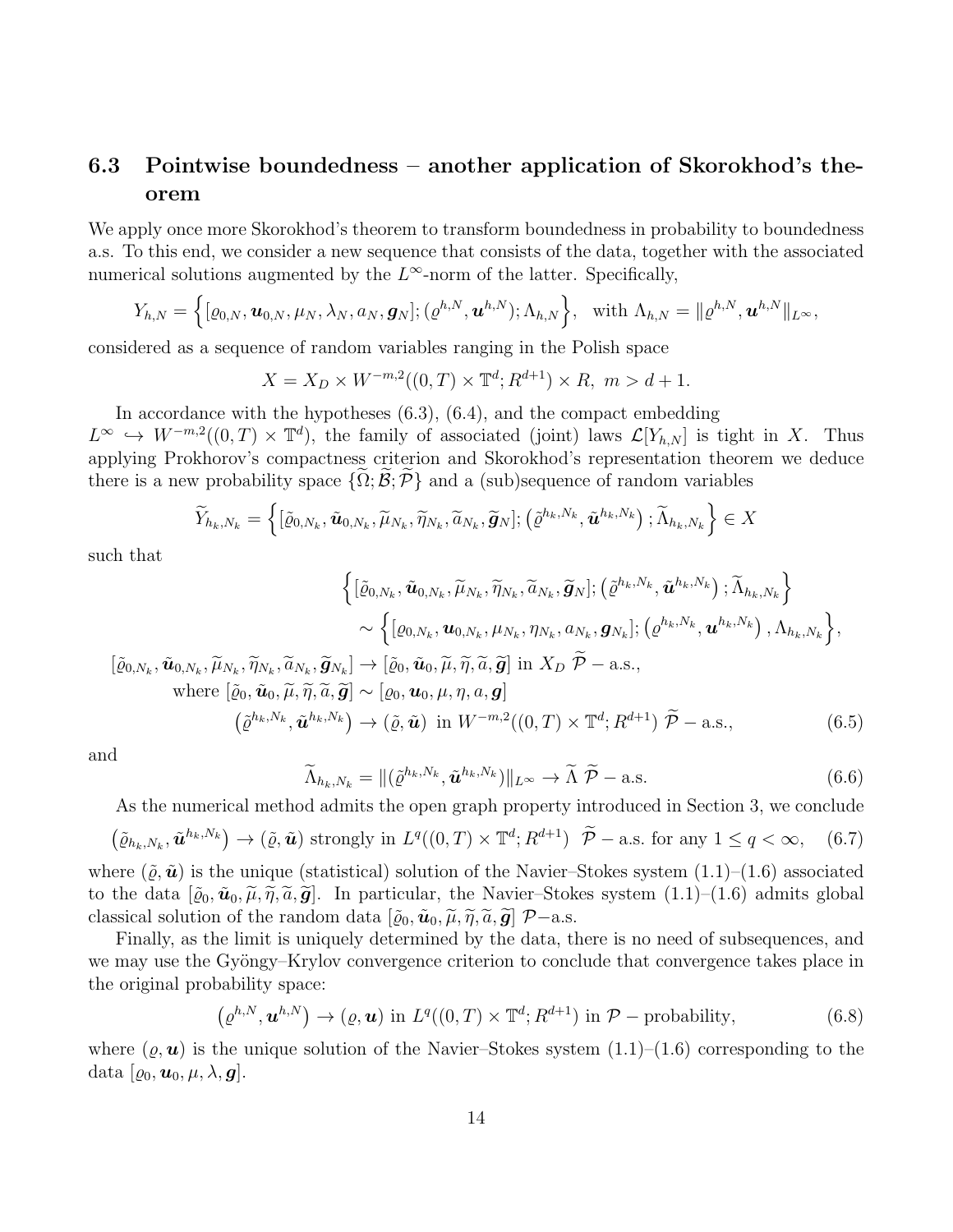#### 6.4 Convergence – summary

Summing up the results obtained in the preceding section we are ready to formulate the main results concerning weakly and strongly converging data.

Theorem 6.4 (Convergence of numerical approximations – weak data). Fix

$$
N = N(\ell) \nearrow \infty, \ h = h(\ell) \searrow 0, \ \ell \to 0,
$$

Let

•

•

$$
[\varrho_0^n, \mathbf{u}_0^n, \mu^n, \eta^n, \mathbf{g}^n] \in A_D, \ n = 1, 2, \dots
$$

be a sequence of deterministic data satisfying

$$
\frac{1}{N}\sum_{n=1}^N F[\varrho_0^n, \mathbf{u}_0^n, \mu^n, \eta^n, \mathbf{g}^n] \to \int_{X_D} F(\hat{\varrho}, \hat{\mathbf{u}}, \hat{\mu}, \hat{\eta}, \hat{a}, \hat{\mathbf{g}}) d\mathcal{L}_0 \text{ for any } F \in BC(X_D),
$$

for some Borel probability measure  $\mathcal{L}_0$  on  $X_D$ . Let  $(\varrho^{h,n}, \bm{u}^{h,n})$  be the associated numerical approximations resulting from a convergent numerical method in the sense of Definition 3.1. Suppose that the family of numerical solutions is bounded in probability, meaning for any  $\varepsilon > 0$ , there is  $M = M(\varepsilon)$  such that

$$
\frac{\#\left\{\|\varrho^{h,n},\boldsymbol{u}^{h,n}\|_{L^{\infty}((0,T)\times\mathbb{T}^d;R^{d+1})}>M,\ n\leq N\right\}}{N}<\varepsilon\ \text{for any}\ \ell=1,2,\ldots
$$

Then there exists a probability space  $\{\Omega, \mathcal{B}, \mathcal{P}\}\$  and random data  $[\varrho_0, \mathbf{u}_0, \mu_0, \eta_0, \mathbf{g}_0] \in A_D$ such that the following holds:

• The Navier–Stokes system  $(1.1)$ – $(1.6)$  admits a classical solution  $(\rho, \mathbf{u})$  on the time interval  $(0, T)$  corresponding to the data  $[\varrho_0, \mathbf{u}_0, \mu, \eta, a, \mathbf{g}]$   $\mathcal{P}-a.s.$ 

$$
\mathcal{L}[\varrho_0, \bm{u}_0, \mu, \eta, a, \bm{g}] = \mathcal{L}_0.
$$

1 N  $\sum$ N  $n=1$  $F\left(\varrho^{h,n},\bm{u}^{h,n}\right)\rightarrow\bm{\mathcal{L}}$  $X_D$  $F((\varrho, \mathbf{u})[\hat{\varrho}, \hat{\mathbf{u}}, \hat{\mu}, \hat{\eta}, \hat{a}, \hat{\mathbf{g}}]) d\mathcal{L}_0 \text{ as } \ell \to \infty$  (6.9) for any  $F \in BC(L^q((0,T) \times \Omega; R^{d+1})), 1 \leq q < \infty$ .

As for the strongly converging data, we claim the following result.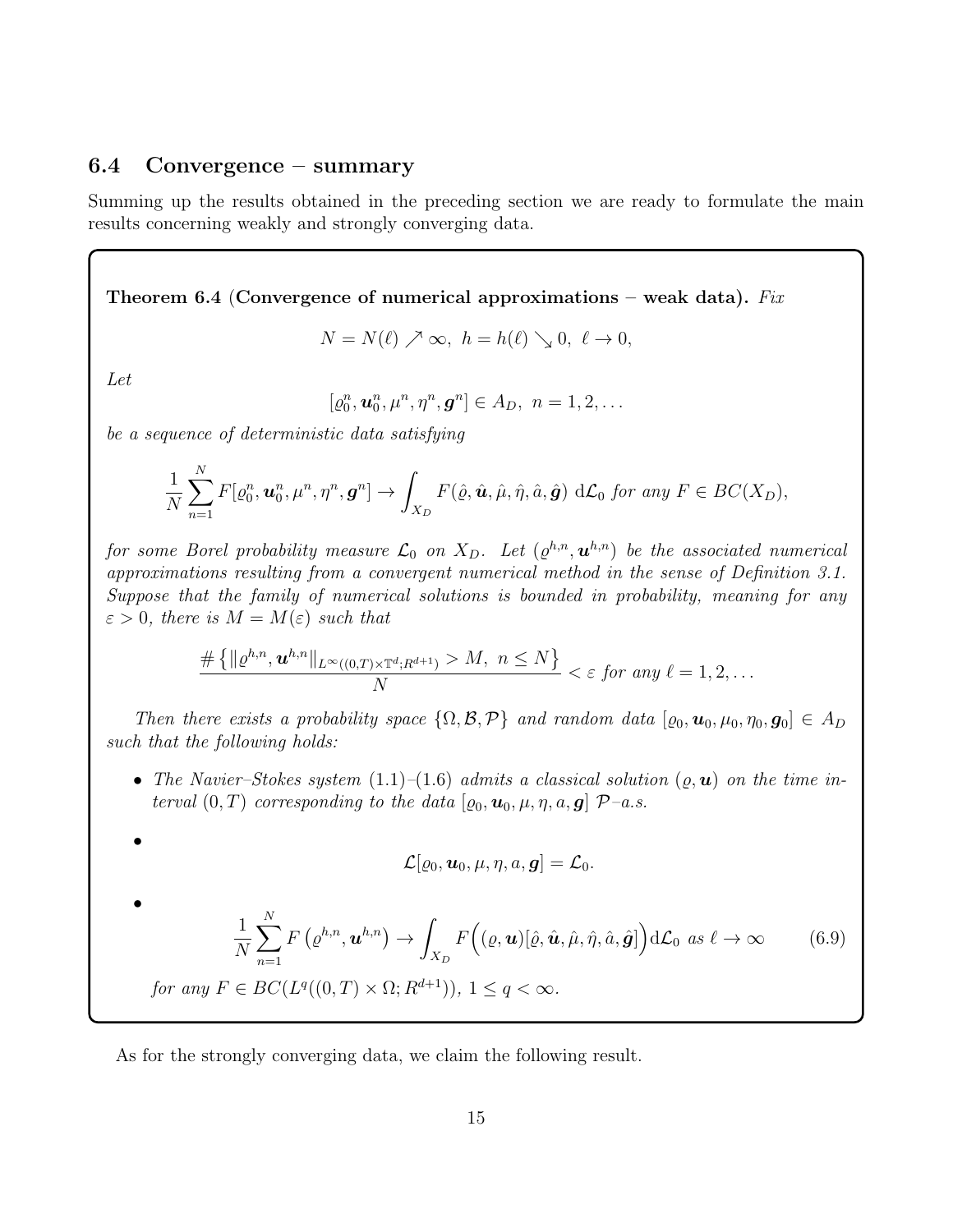Theorem 6.5 (Convergence of numerical approximations – strong data). Fix

$$
N = N(\ell) \nearrow \infty, \ h = h(\ell) \searrow 0, \ \ell \to 0.
$$

Let  $[\varrho_0, \mathbf{u}_0, \mu, \eta, a, \mathbf{g}] \in A_D$  be a random variable defined on a probability space  $\{\Omega, \mathcal{B}, \mathcal{P}\}.$ Suppose there is a sequence of deterministic data

$$
[\varrho_0^n, \mathbf{u}_0^n, \mu^n, \eta^n, \mathbf{g}^n] \in A_D, \ n = 1, 2, \dots
$$

and a family of decompositions of  $\Omega$ ,

$$
\Omega = \cup_{n=1}^N \Omega_n^N, \ \Omega_n^N \ \mathcal{P} - measurable, \ \Omega_i^N \cap \Omega_j^N = \emptyset \ \text{for} \ i \neq j, \ \cup_{n=1}^N \Omega_N^n = \Omega,
$$

such that

$$
\sum_{n=1}^N 1\!\!1_{\Omega_n^N}[\varrho_0^n,{\boldsymbol{u}}_0^n,{\boldsymbol{\mu}}^n,{\boldsymbol{\eta}}^n,{\boldsymbol{g}}^n]\to[\varrho_0,{\boldsymbol{u}}_0,{\boldsymbol{\mu}},\eta,a,{\boldsymbol{g}}]\;{\boldsymbol{\mathcal{P}}}-a.s.
$$

Let  $(\varrho^{h,n}, \boldsymbol{u}^{h,n})$  be the associated numerical approximations resulting from a convergent numerical method in the sense of Definition 3.1. Suppose that the family of numerical solutions is bounded in probability, meaning for any  $\varepsilon > 0$ , there is  $M = M(\varepsilon)$  such that

$$
\sum_{n\leq N,\left\{\|\varrho^{n,h},\boldsymbol{u}^{n,h}\|_{L^{\infty}((0,T)\times\mathbb{T}^d;R^{d+1})}>M\right\}}|\Omega_n^N|<\varepsilon\,\text{ for any }\ell=1,2,\ldots
$$

Then the Navier–Stokes system  $(1.1)$ – $(1.6)$  admits a classical solution  $(\rho, \mathbf{u})$  on the time interval  $(0, T)$  corresponding to the data  $[\rho_0, \mathbf{u}_0, \mu, \eta, a, \mathbf{g}]$   $\mathcal{P}-a.s.,$  and

$$
\sum_{n=1}^{N} \mathbb{1}_{\Omega_n^N}(\varrho^{h,n} \mathbf{u}^{h,n}) \to (\varrho, \mathbf{u}) \text{ in } L^q((0,T) \times \mathbb{T}^d; R^{d+1}) \text{ as } \ell \to \infty, 1 \le q < \infty \text{ in probability.}
$$
\n
$$
(6.10)
$$

#### 6.5 Boundedness of higher order moments

The results stated in Theorem 6.4, 6.5 are optimal with respect to the hypotheses imposed on the data: Convergence in law in the weak setting and convergence a.s. in the strong setting. Better results are expected provided higher moments of the data and/or numerical approximations are bounded. Here, the main issue is that higher integrability imposed on the data may not lead to similar integrability properties of the approximate/exact solutions. This problem is related to the a priori bounds available for solutions to the Navier–Stokes system.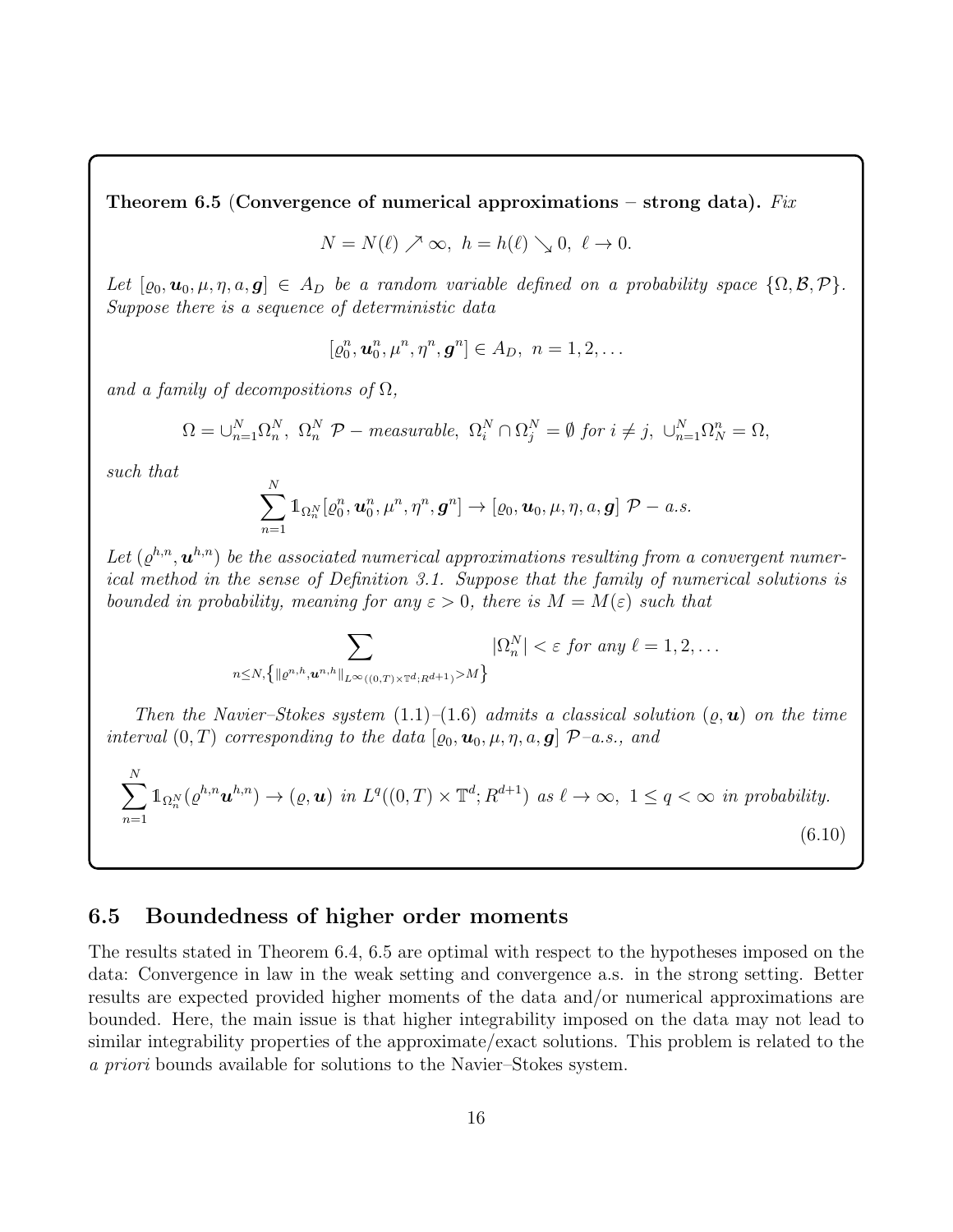The energy balance for the Navier–Stokes system reads

$$
\int_{\mathbb{T}^d} \left[ \frac{1}{2} \varrho |u|^2 + P(\varrho) \right] (\tau, \cdot) dx + \int_0^{\tau} \int_{\mathbb{T}^d} \mathbb{S}(\mu, \eta, \nabla_x \mathbf{u}) : \nabla_x \mathbf{u} dx dt \tag{6.11}
$$

$$
= \int_{\mathbb{T}^d} \left[ \frac{1}{2} \varrho_0 |\boldsymbol{u}_0|^2 + P(\varrho_0) \right] d\boldsymbol{x} + \int_0^{\tau} \int_{\mathbb{T}^d} \varrho \boldsymbol{g} \cdot \boldsymbol{u} d\boldsymbol{x} dt, \qquad (6.12)
$$

where  $P'(\rho)\rho - P(\rho) = p(\rho)$ . Using Hölders inequality and Gronwall's argument we check easily the estimate

$$
\|\varrho(\tau,\cdot)\|_{L^{\gamma}(\mathbb{T}^d)}^{\gamma} + \|\varrho \mathbf{u}(\tau,\cdot)\|_{L^{\frac{2\gamma}{\gamma+1}}(\mathbb{T}^d;R^d)}^{\frac{2\gamma}{\gamma+1}} \lesssim \int_{\mathbb{T}^d} \left[ \frac{1}{2} \varrho |\mathbf{u}|^2 + P(\varrho) \right] (\tau,\cdot) \, \mathrm{d}x
$$
  
\$\leq C(T,\overline{g}) \left(1 + \int\_{\mathbb{T}^d} \left[ \frac{1}{2} \varrho\_0 |\mathbf{u}\_0|^2 + P(\varrho\_0) \right] \, \mathrm{d}x \right) \tag{6.13}

If the approximate numerical solutions satisfy a variant of the inequality (6.13), then boundedness of moments of the initial energy transfer directly to moments of the numerical approximations at any time  $\tau$ . For instance, the finite volume scheme studied in [10] enjoys this property.

As a corollary, we get the following improvement of convergence of strong approximations.

Theorem 6.6 (Strong convergence in expectations). In addition to the hypotheses of Theorem 6.5, suppose that the energy of the numerical solutions is bounded in expectations, meaning

$$
\sum_{n=1}^{N} |\Omega_n^M| \int_{\mathbb{T}^d} \left[ \frac{1}{2} \varrho^{h,n} |\mathbf{u}^{h,n}|^2 + P(\varrho^{h,n}) \right] (\tau, \cdot) dx \stackrel{\leq}{\sim} 1 \text{ for } \tau \in (0, T), \ \ell = 1, 2, \dots
$$

Then

$$
\mathbb{E}\left[\left\|\sum_{n=1}^N 1\!\!1_{\Omega_n^N} \varrho^{h,n} - \varrho\right\|_{L^\gamma((0,T)\times\mathbb{T}^d)}^r\right] \to 0 \text{ as } \ell \to \infty \text{ for any } 1 \leq r < \gamma,
$$
\n
$$
\mathbb{E}\left[\left\|\sum_{n=1}^N 1\!\!1_{\Omega_n^N} \varrho^{h,n} \mathbf{u}^{h,n} - \varrho \mathbf{u}\right\|_{L^{\frac{2\gamma}{\gamma+1}}((0,T)\times\mathbb{T}^d;R^d)}^s\right] \to 0 \text{ as } \ell \to \infty \text{ for any } 1 \leq s < \frac{2\gamma}{\gamma+1}.
$$

In order to formulate an analogous result for the weakly converging data, we introduce the concept of r-barycenter  $\mathbb{E}_r[Y]$  of a random variable Y defined on a Polish space  $(X; d_X)$ :

$$
\mathbb{E}_r[Y] \in X, \ \mathbb{E}\left[d_X\left(Y; \mathbb{E}_r[Y]\right)^r\right] = \min_{Z \in X} \mathbb{E}\left[d_X\left(Y; Z\right)^r\right], \ r \ge 1,
$$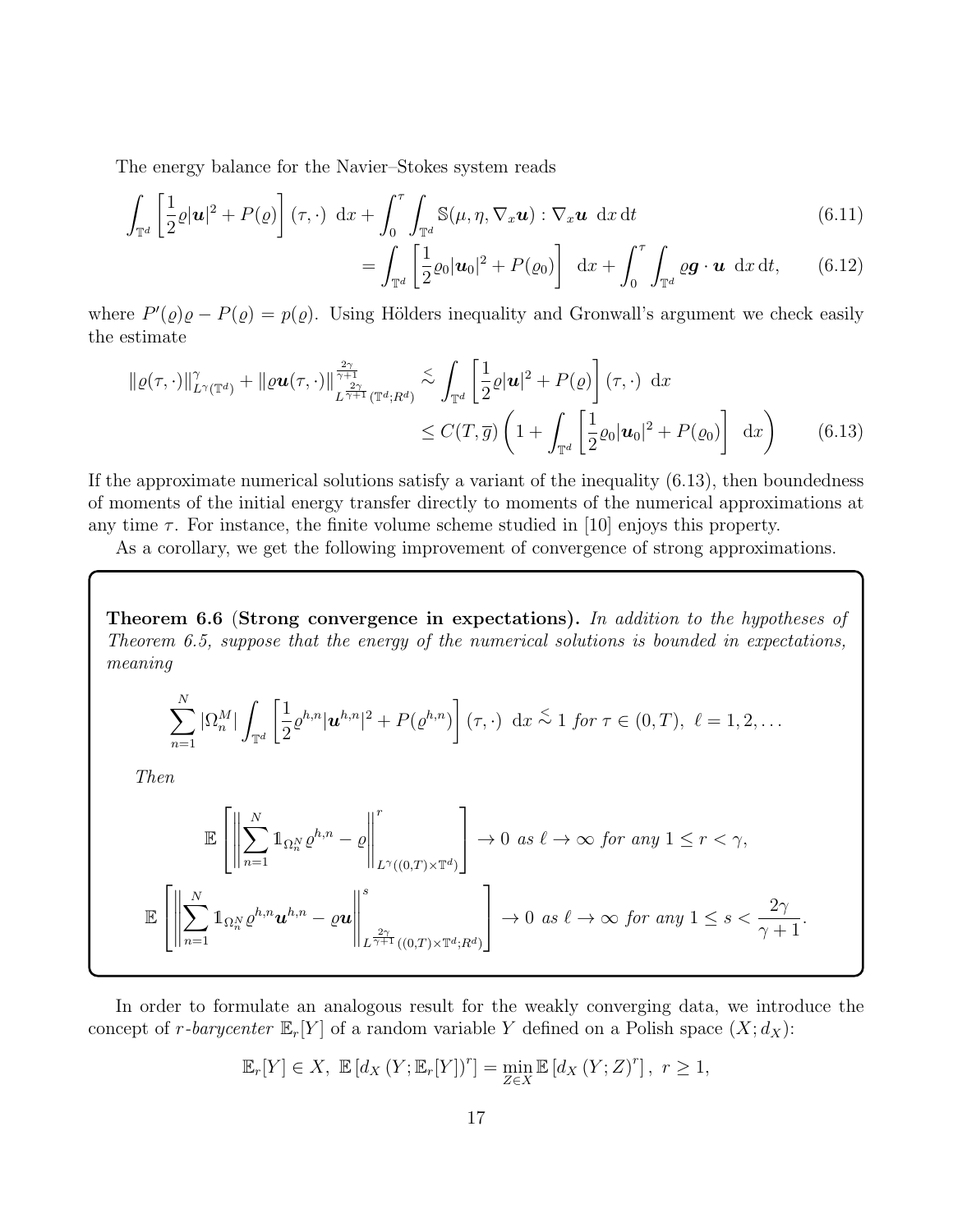meaning

$$
E_r(Y) = \arg\min_{Z \in X} \mathbb{E} \left[ d_X(Y;Z)^r \right].
$$

If  $X = L^q((0, T) \times \mathbb{T}^d; R^d)$  and  $1 < r < \infty$ , then

- there exists a unique r-barycenter for any Y,  $\mathbb{E} [||Y||_{L^q}^r] < \infty$ ,
- $\mathbb{E}_r[Y]$  depends only on the distribution (law) of Y,

see Cuesta and Matran [5]. Thus adapting [5, Theorem 4] to the present setting, we get the following result.

Theorem 6.7 (Strong convergence of barycenters). In addition to the hypotheses of Theorem 6.4, suppose that the energy of the numerical solutions is bounded in expectations, meaning

$$
\frac{1}{N}\sum_{n=1}^N \int_{\mathbb{T}^d} \left[ \frac{1}{2} \varrho^{h,n} |\mathbf{u}^{h,n}|^2 + P(\varrho^{h,n}) \right] (\tau, \cdot) \, dx \stackrel{\leq}{\sim} 1 \text{ for } \tau \in (0,T), \ \ell = 1,2,\ldots
$$

Then

•

•

$$
\frac{1}{N} \sum_{n=1}^{N} \varrho^{h,n} \to \mathbb{E}\left[\varrho\right] \text{ in } L^{\gamma}((0,T) \times \mathbb{T}^{d}),
$$

$$
\frac{1}{N} \sum_{n=1}^{N} \varrho^{h,n} \mathbf{u}^{h,n} \to \mathbb{E}\left[\varrho \mathbf{u}\right] \text{ in } L^{\frac{2\gamma}{\gamma+1}}((0,T) \times \mathbb{T}^{d}; R^{d})
$$

as  $\ell \to \infty$ , where

$$
E[\varrho] = \int_{X_D} \varrho[\hat{\varrho}, \hat{\boldsymbol{u}}, \hat{\mu}, \hat{\eta}, \hat{a}, \hat{\boldsymbol{g}}] d\mathcal{L}_0, \ E[\varrho \boldsymbol{u}] = \int_{X_D} (\varrho \boldsymbol{u})[\hat{\varrho}, \hat{\boldsymbol{u}}, \hat{\mu}, \hat{\eta}, \hat{a}, \hat{\boldsymbol{g}}] d\mathcal{L}_0;
$$
  

$$
\mathbb{E}_r \left[ \frac{1}{N} \sum_{n=1}^N \delta_{\varrho^{h,n}} \right] \to \mathbb{E}_r[\varrho] \text{ in } L^{\gamma}(\mathbb{T}^d), \ 1 < r < \gamma,
$$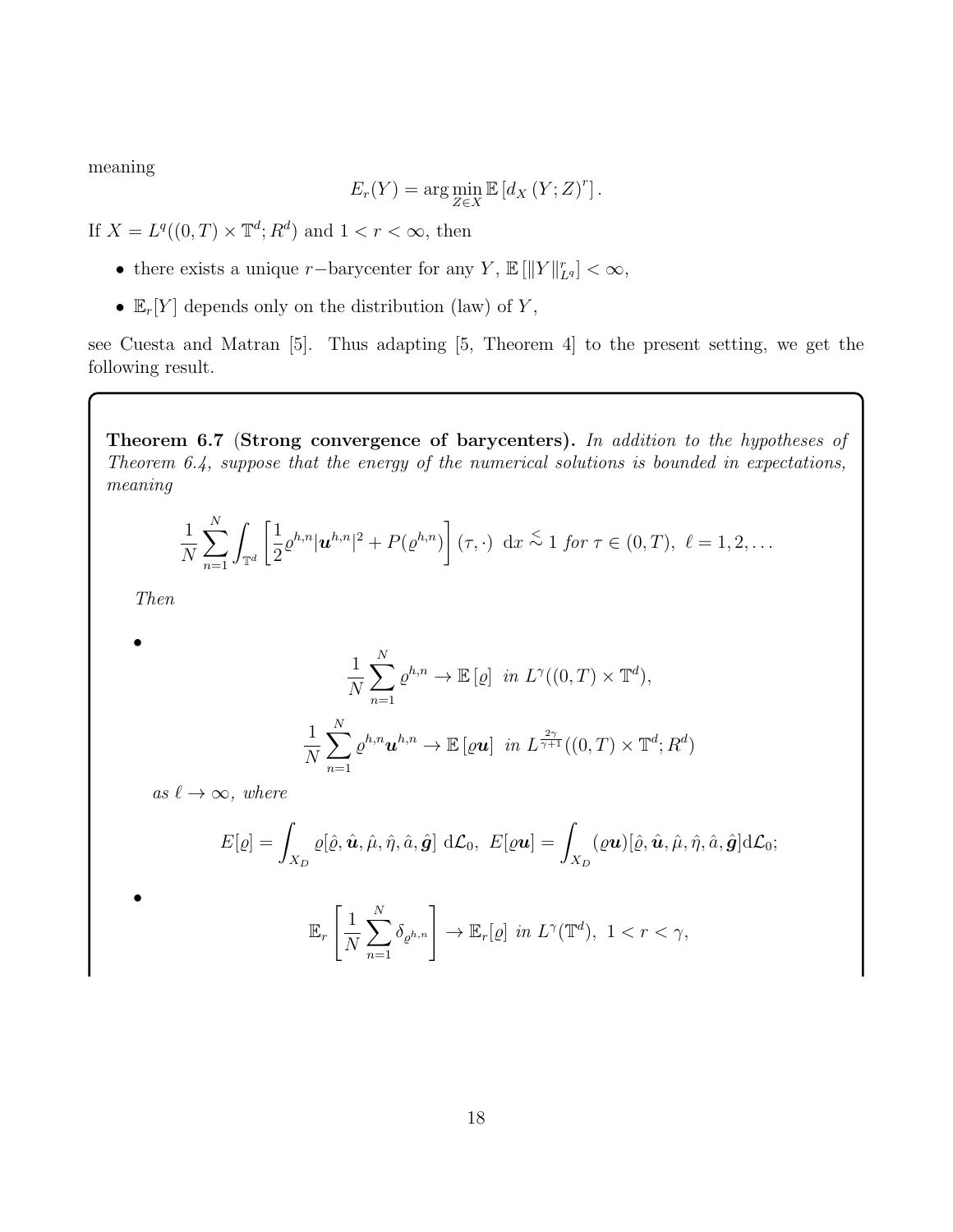$$
\mathbb{E}_{s}\left[\frac{1}{N}\sum_{n=1}^{N}\delta_{\varrho^{h,n}\mathbf{u}^{h,n}}\right] \to \mathbb{E}_{s}[\varrho\mathbf{u}] \text{ in } L^{\frac{2\gamma}{\gamma+1}}(\mathbb{T}^{d};R^{d}), \ 1 < s < \frac{2\gamma}{\gamma+1}
$$
\nas  $\ell \to \infty$ .

In accordance with the above definition, the empirical  $r$ −means are defined as minimizers:

$$
\mathbb{E}_r\left[\frac{1}{N}\sum_{n=1}^N \delta_{\varrho^{h,n}}\right] = \arg\min_{\rho\in L^\gamma(\mathbb{T}^d)}\frac{1}{N}\sum_{n=1}^N \left\|\varrho^{h,n} - \rho\right\|_{L^\gamma(\mathbb{T}^d)}^r,
$$

and, similarly,

$$
\mathbb{E}_s\left[\frac{1}{N}\sum_{n=1}^N \delta_{\varrho^{h,n}\boldsymbol{u}_{h,n}}\right] = \arg\min_{\boldsymbol{m}\in L^{\frac{2\gamma}{\gamma+1}}(\mathbb{T}^d;R^d)}\frac{1}{N}\sum_{n=1}^N\left\|\varrho^{h,n}-\boldsymbol{m}\right\|_{L^{\frac{2\gamma}{\gamma+1}}(\mathbb{T}^d;R^d)}^s.
$$

Similarly results can be obtained if the r-barycenter is related to a closed convex subset of X.

#### Acknowledgement

A part of this work was done during author's visit to the Basque Center for Applied Mathematics in Bilbao. The support and friendly atmosphere are acknowledged with thanks.

## References

- $[1]$  D. Breit, E. Feireisl, and M. Hofmanová. Local strong solutions to the stochastic compressible Navier–Stokes system. Comm. Partial Differential Equations, 43(2):313–345, 2018.
- [2] T. Buckmaster, G. Cao-Labora, and J. G´omez-Serrano. Smooth imploding solutions for 3D compressible fluid. 2022. Preprint.
- [3] T. Buckmaster and V. Vicol. Nonuniqueness of weak solutions to the Navier-Stokes equation. Ann. of Math.  $(2)$ , 189 $(1)$ :101–144, 2019.
- [4] P. Constantin and J. Wu. Statistical solutions of the Navier-Stokes equations on the phase space of vorticity and the inviscid limits. J. Math. Phys.,  $38(6):3031-3045$ , 1997.
- [5] J. A. Cuesta and C. Matrán. Strong laws of large numbers in abstract spaces via Skorohod's representation theorem. Sankhyā Ser. A,  $48(1):98-103$ , 1986.
- [6] F. Fanelli and E. Feireisl. Statistical solutions to the barotropic Navier-Stokes system. J. Stat. Phys., 181(1):212–245, 2020.
- [7] E. Feireisl, R. Hošek, D. Maltese, and A. Novotný. Error estimates for a numerical method for the compressible Navier-Stokes system on sufficiently smooth domains. ESAIM: Mathematical Modelling and Numerical Analysis, 51:279–319, 2017.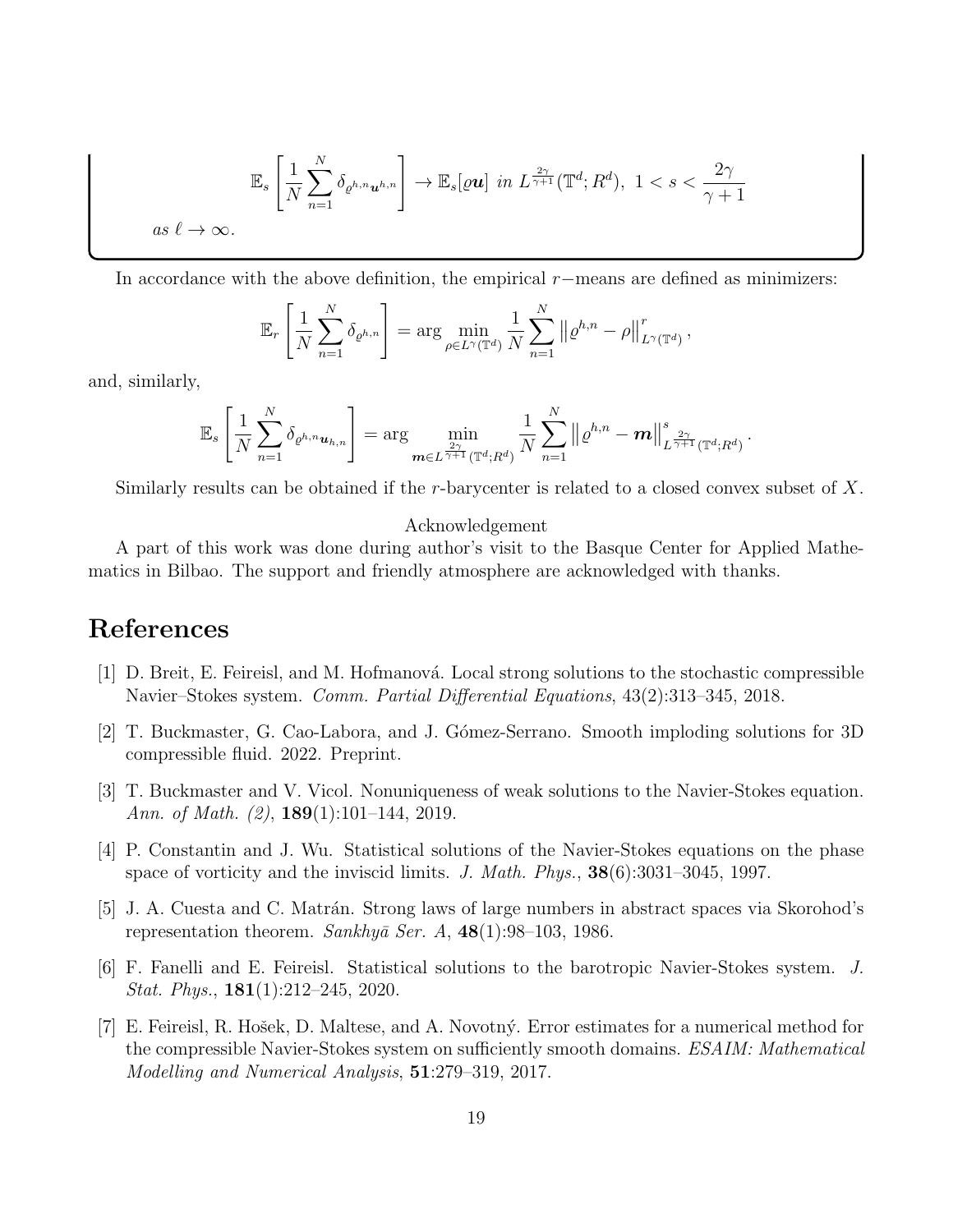- [8] E. Feireisl, R. Hošek, D. Maltese, and A. Novotný. Unconditional convergence and error estimates for bounded numerical solutions of the barotropic Navier-Stokes system. Numer. Methods Partial Differential Equations,  $33(4):1208-1223$ , 2017.
- [9] E. Feireisl, M. Lukáčová-Medvidová, H. Mizerová, and B. She. Numerical analysis of compressible fluid flows. Springer-Verlag, Cham, 2022.
- [10] E. Feireisl and M. Lukáčová-Medvidová. Convergence of a stochastic collocation finite volume method for the compressible Navier–Stokes system. Archive Preprint Series, 2021. arxiv preprint No. 07435.
- [11] C. Foias, C. F. Mondaini, and E. S. Titi. A discrete data assimilation scheme for the solutions of the two-dimensional Navier-Stokes equations and their statistics.  $SIAM J.$  Appl. Dyn. Syst., 15(4):2109–2142, 2016.
- [12] C. Foias, R. M. S. Rosa, and R. M. Temam. Properties of stationary statistical solutions of the three-dimensional Navier-Stokes equations. J. Dynam. Differential Equations, 31(3):1689– 1741, 2019.
- [13] I. Gallagher. A remark on smooth solutions of the weakly compressible periodic Navier-Stokes equations. *J. Math. Kyoto Univ.*,  $40(3):525-540$ , 2000.
- [14] G. Gallavotti. Statistical mechanics: A short treatise. Springer-Verlag, Heidelberg, 1999.
- [15] U. Koley, N.H. Risebro, C. Schwab, and F. Weber. A multilevel Monte Carlo finite difference method for random scalar degenerate convection-diffusion equations. J. Hyperbolic Differ.  $Equ., 14(3):415-454, 2017.$
- [16] F. Y. Kuo, R. Scheichl, C. Schwab, I. H. Sloan, and E. Ullmann. Multilevel quasi-Monte Carlo methods for lognormal diffusion problems. Math. Comp., 86(308):2827–2860, 2017.
- [17] Y.-S. Kwon and A. Novotn´y. Construction of weak solutions to compressible Navier-Stokes equations with general inflow/outflow boundary conditions via a numerical approximation. Numer. Math., 149(4):717–778, 2021.
- [18] Y.-S. Kwon and A. Novotn´y. Consistency, convergence and error estimates for a mixed finite element-finite volume scheme to compressible Navier-Stokes equations with general inflow/outflow boundary data. *IMA J. Numer. Anal.*,  $42(1):107-164$ ,  $2022$ .
- [19] F. Leonardi, S. Mishra, and C. Schwab. Numerical approximation of statistical solutions of planar, incompressible flows. Math. Models Methods Appl. Sci., 26(13):2471–2523, 2016.
- [20] A. Matsumura and T. Nishida. The initial value problem for the equations of motion of compressible and heat conductive fluids. Comm. Math. Phys., 89:445–464, 1983.